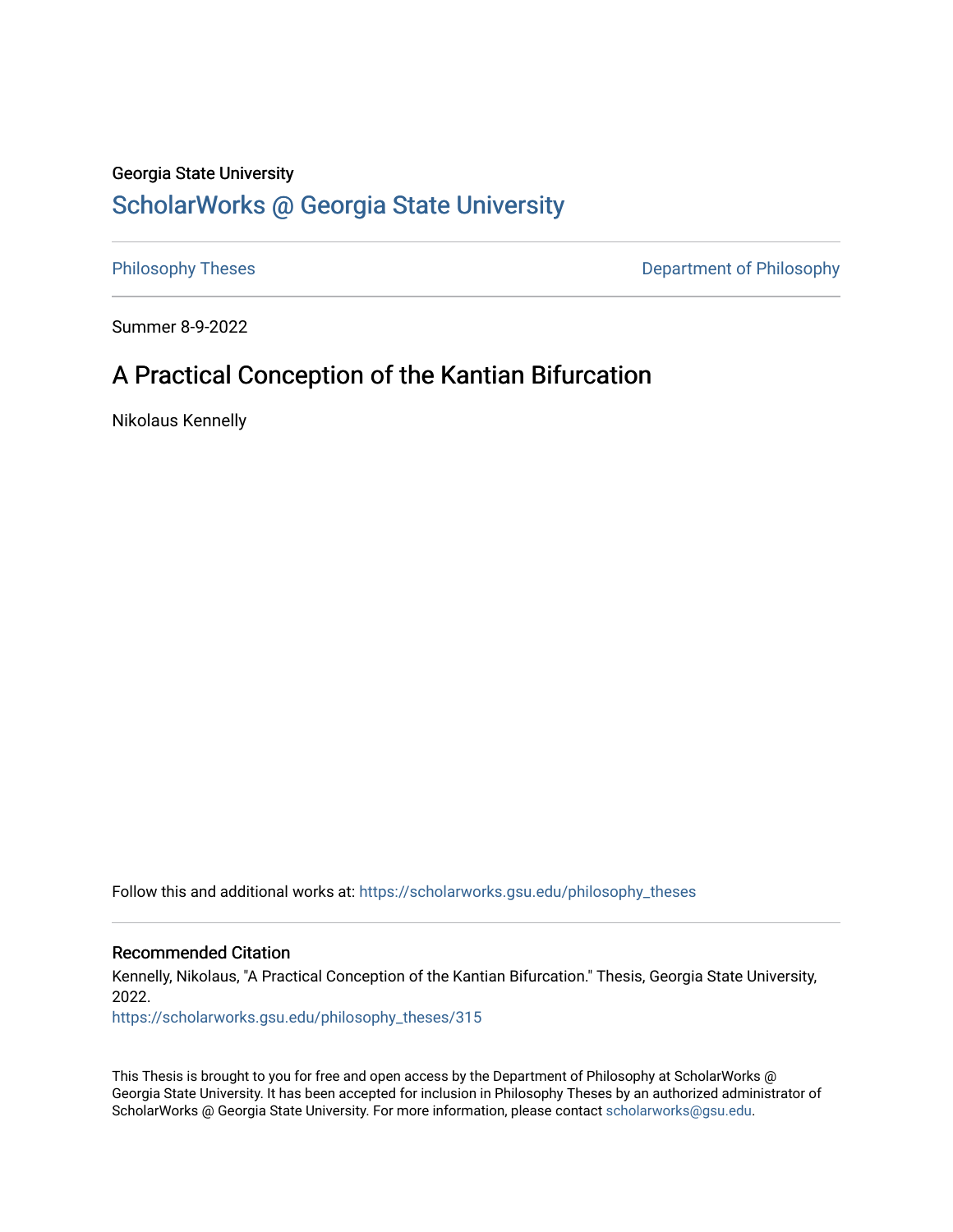A Practical Conception of the Kantian Bifurcation

by

Nikolaus Kennelly

Under the Direction of Juan S. Piñeros Glasscock, PhD

A Thesis Submitted in Partial Fulfillment of the Requirements for the Degree of

Master of Arts

in the College of Arts and Sciences

Georgia State University

2022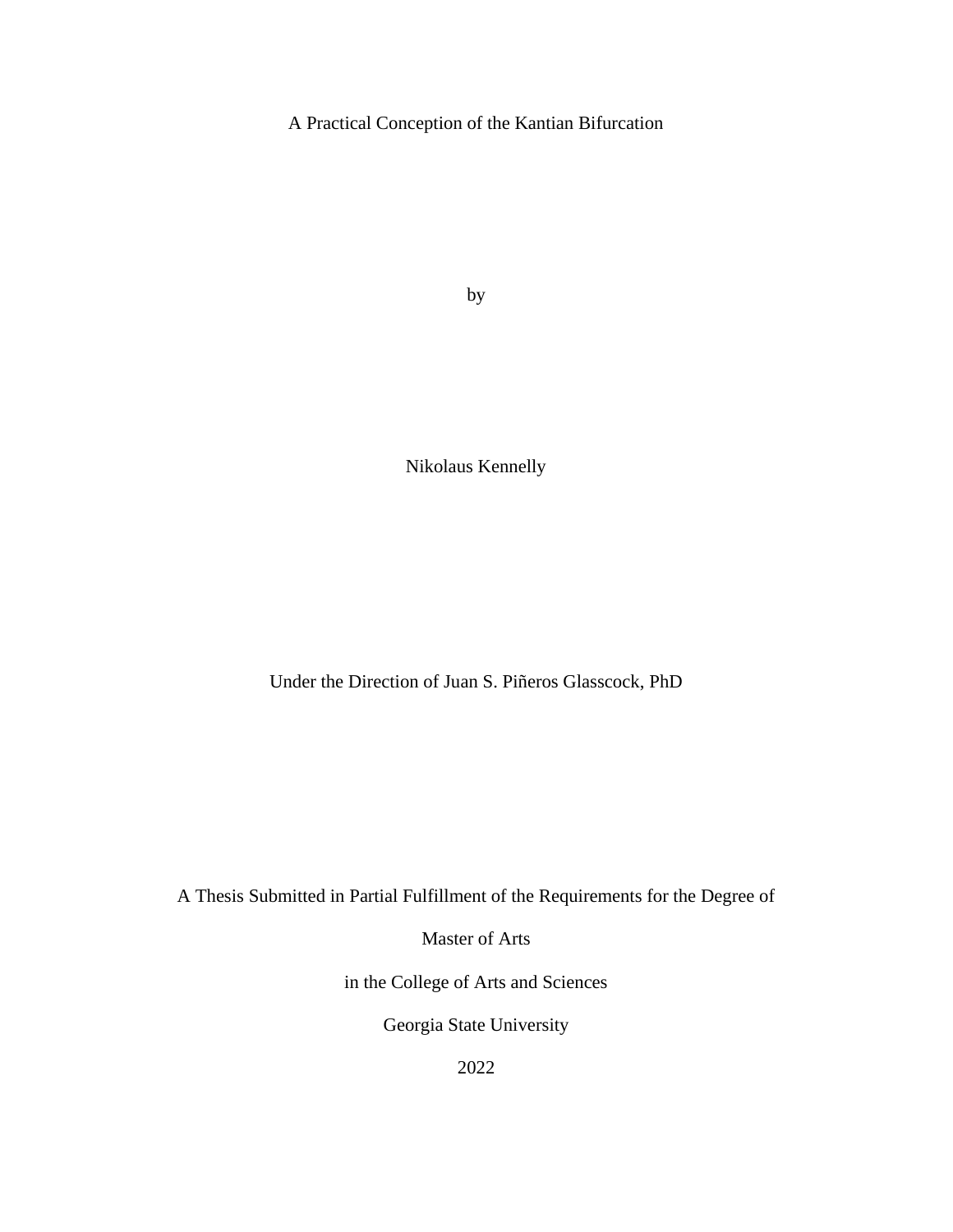#### ABSTRACT

There is an ambition to conceive of the human being as a composite of perceptual and desiderative faculties belonging to a causal order and a rational faculty belonging to a normative order. The problem is that this conception is unstable: If we locate the perceptual/desiderative faculties in a causal order, no room is left for the rational faculty. Consequently, to conceive the human being in full, one must alternate between two different points of view. In this paper, I argue that the solution is to reevaluate how we think about causes and norms: To say something is determined by causes is not just to locate it within a causal order but is more fundamentally to exclude it from our evaluative practices. Further, to say something is constrained by norms is not just to identify a set of evaluative practices but is more fundamentally to include it in our evaluative practices.

INDEX WORDS: Immanuel Kant, Christine Korsgaard, Constitutivism, Normativity, Necessity, Meaning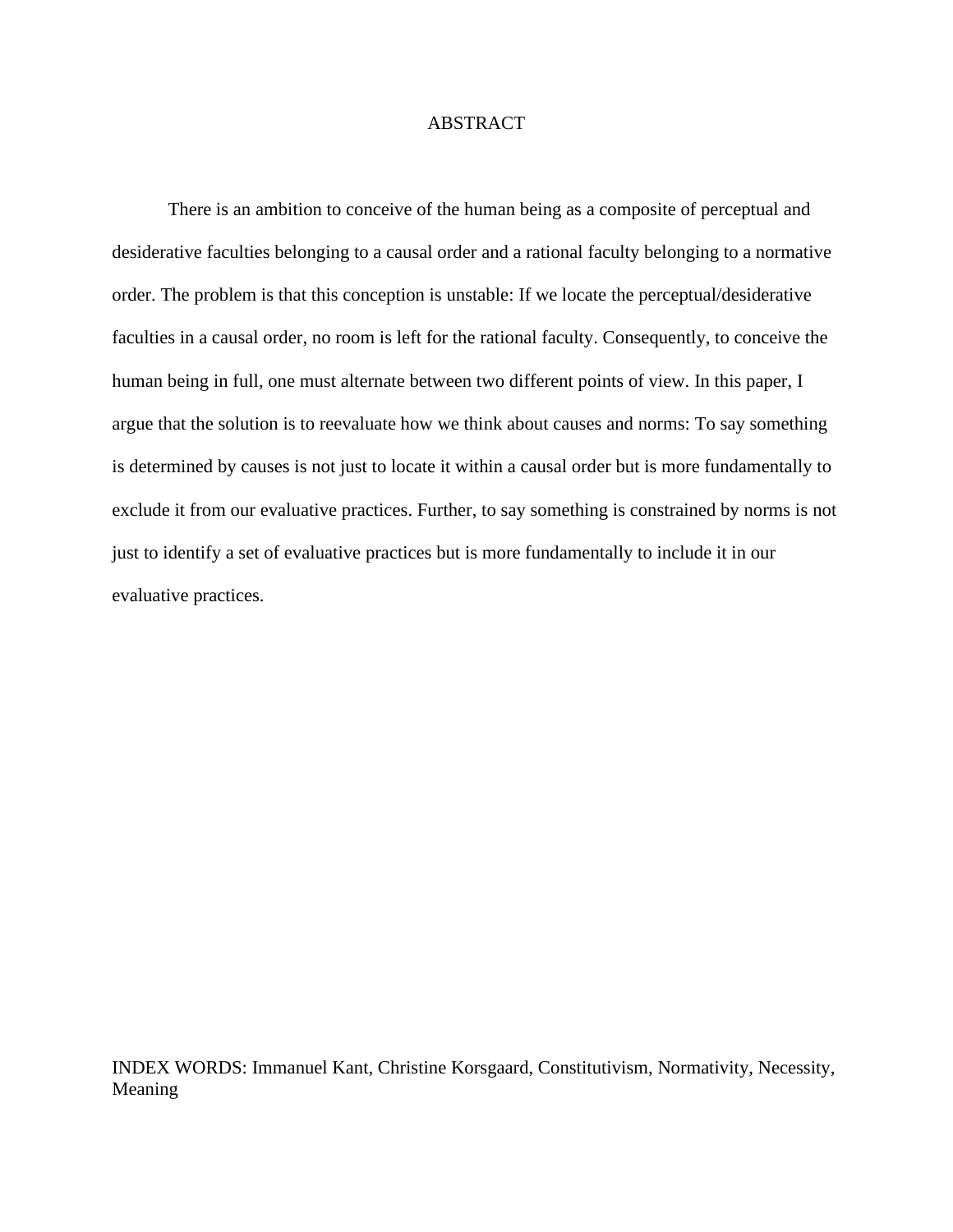Copyright by Nikolaus Knight Kennelly 2022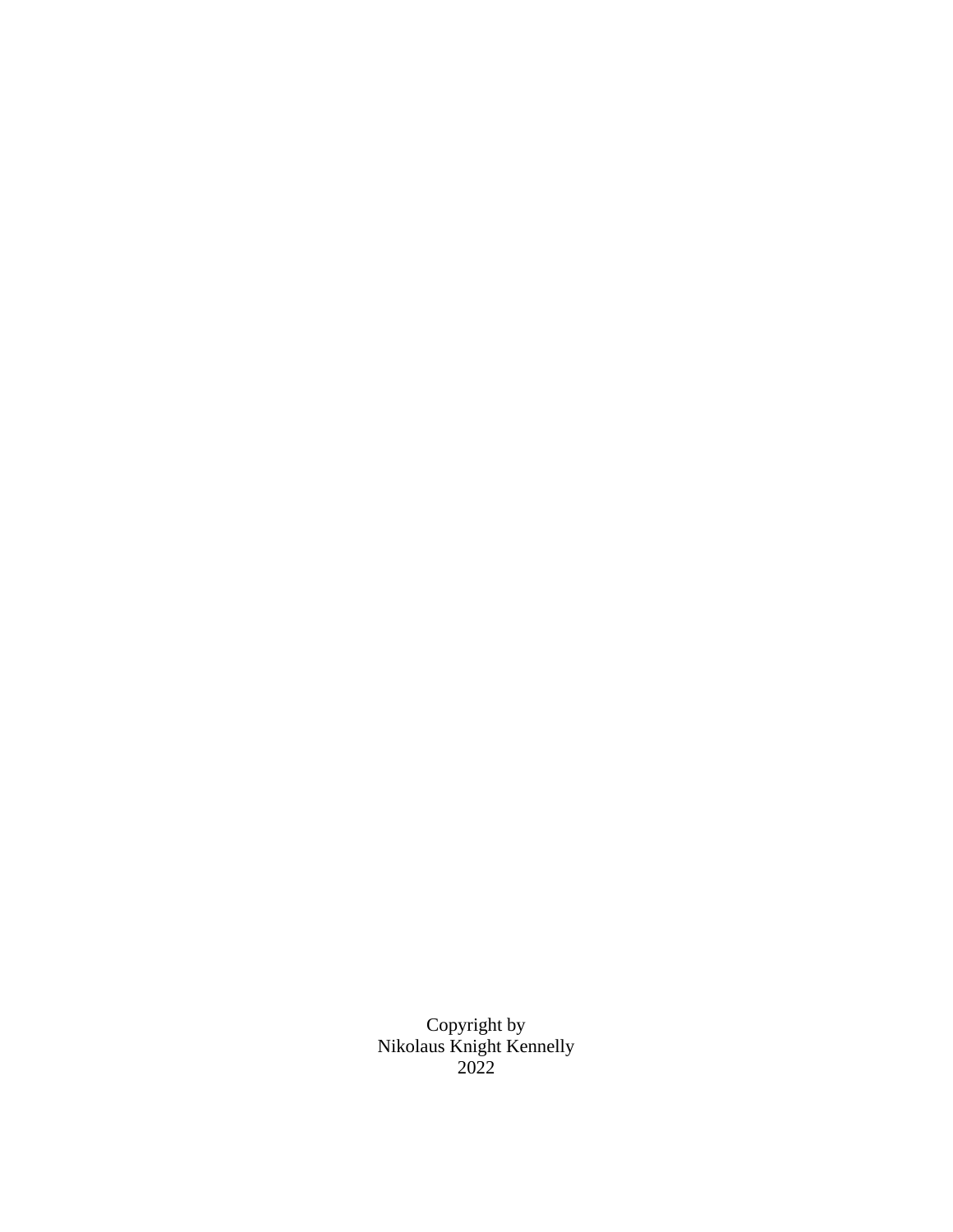A Practical Conception of the Kantian Bifurcation

by

Nikolaus Kennelly

Committee Chair: Juan S. Piñeros Glasscock

Committee: Christie Hartley

Electronic Version Approved:

Office of Graduate Services

College of Arts and Sciences

Georgia State University

August 2022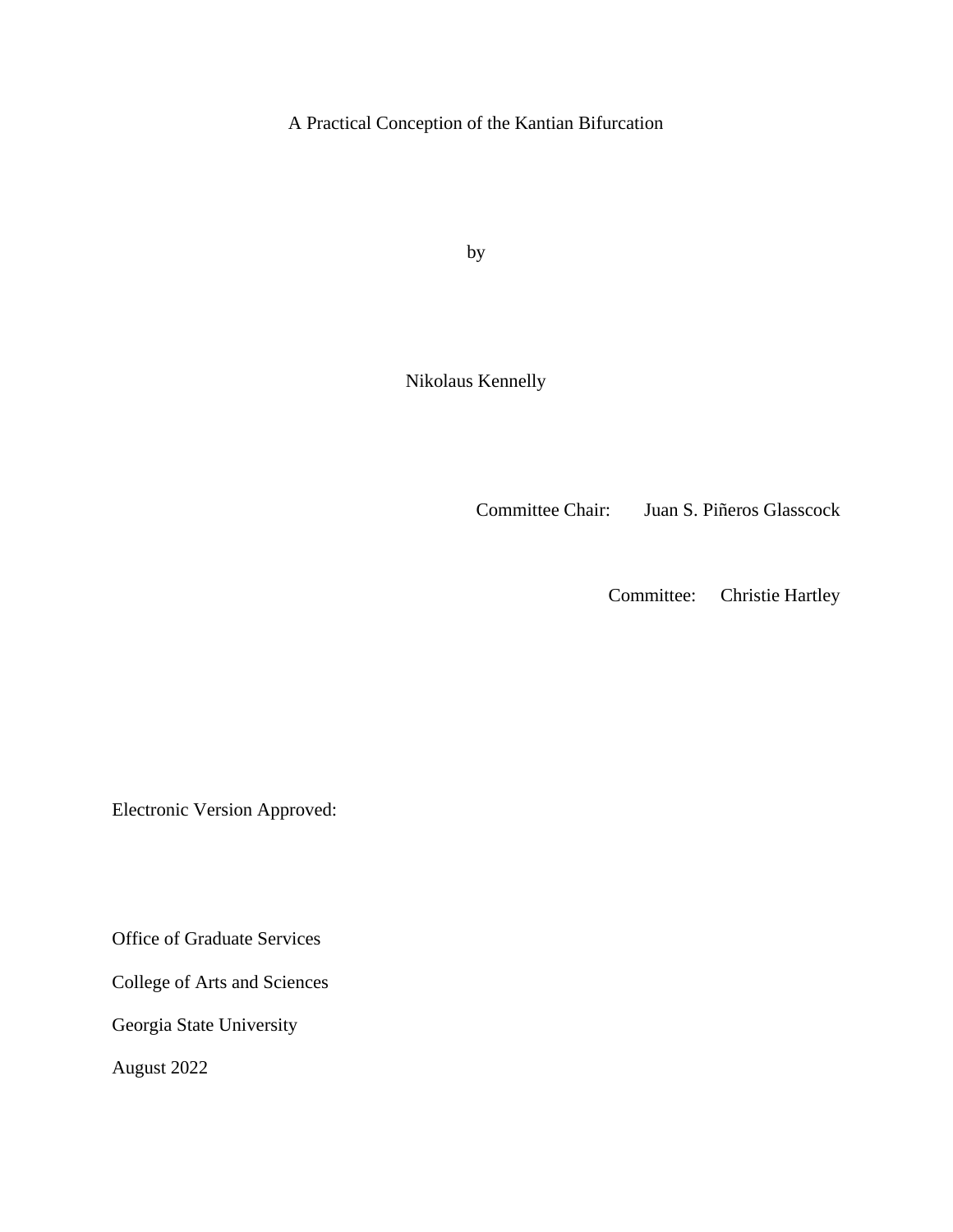### **ACKNOWLEDGEMENTS**

<span id="page-5-0"></span>Thanks to Juan S. Piñeros Glasscock and Christie Hartley for their encouragement and careful critiques. Thanks also to Patrick Frierson and Mitch Clearfield, without whom I wouldn't have chosen to pursue philosophy.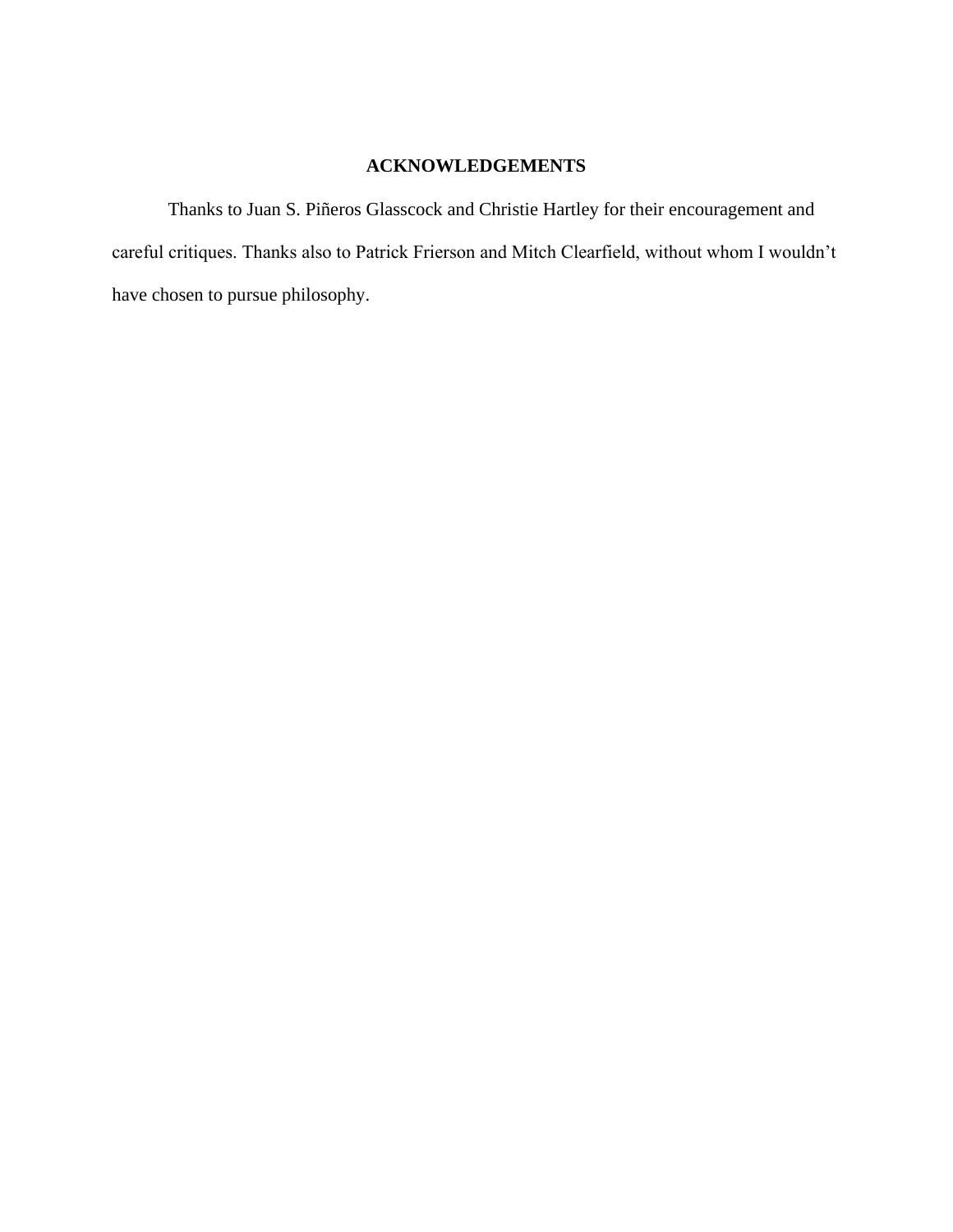## **TABLE OF CONTENTS**

| $\mathbf{1}$            |     |                                                               |    |
|-------------------------|-----|---------------------------------------------------------------|----|
| $\overline{2}$          |     |                                                               |    |
|                         | 2.1 | <b>The Interface</b>                                          | 5  |
|                         | 2.2 | A Bridge Between the Normative and the Non-Normative?         | 8  |
|                         | 2.3 | <b>Two Types of Reflection</b>                                | 12 |
|                         | 2.4 | <b>A Clarification of Korsgaard's Position</b>                | 15 |
| $\overline{\mathbf{3}}$ |     |                                                               |    |
|                         | 3.1 | <b>Some Anti-Realism Worries</b>                              | 19 |
|                         | 3.2 | <b>Assessments Within Communal Practices We Have Endorsed</b> | 22 |
|                         | 3.3 | <b>Rationality and Incompatibility</b>                        | 24 |
|                         | 3.4 | <b>Concept and World</b>                                      | 26 |
| $\overline{\mathbf{4}}$ |     |                                                               |    |
|                         |     |                                                               |    |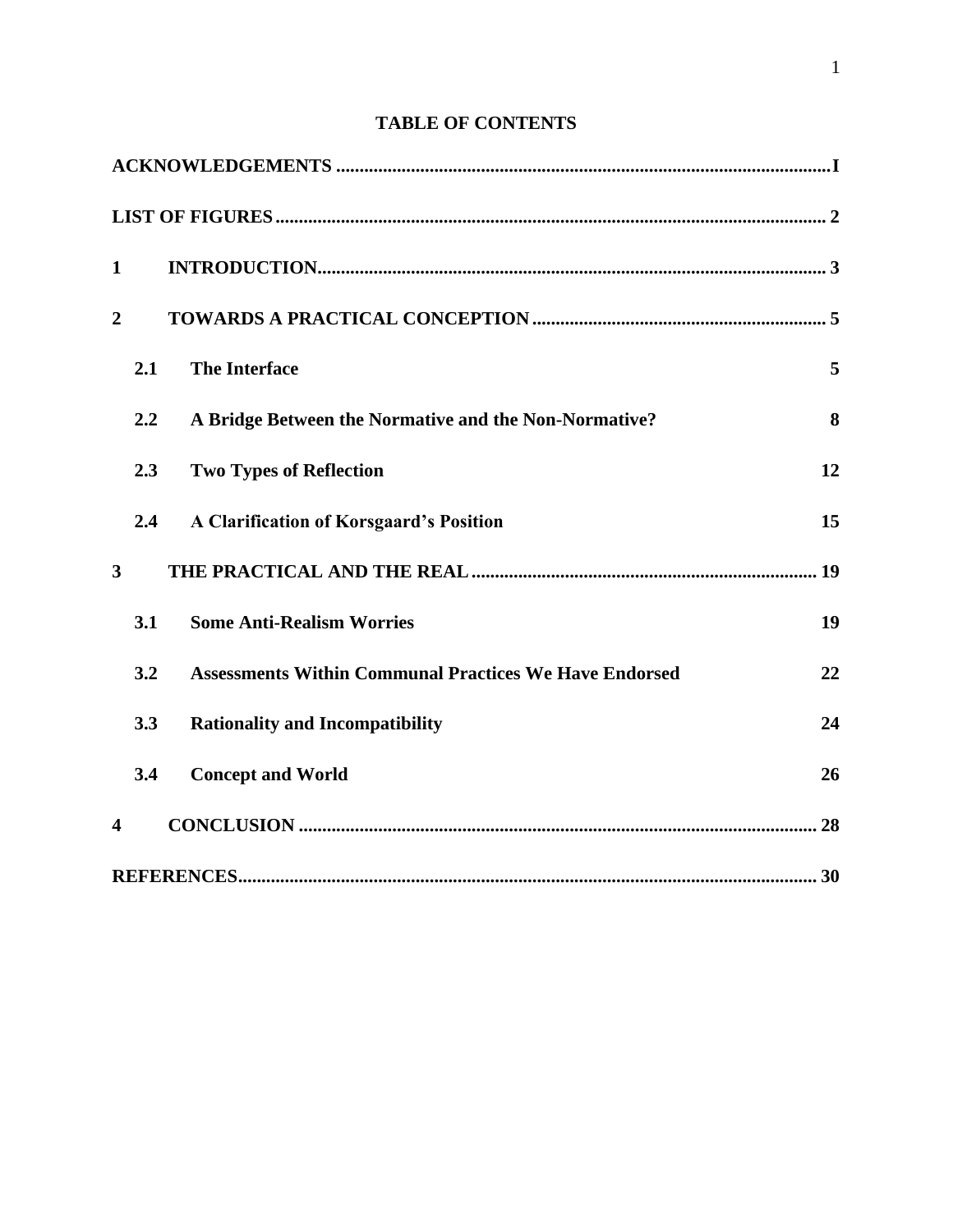<span id="page-7-0"></span>

| $\overline{\phantom{a}}$ |  |  |
|--------------------------|--|--|
|--------------------------|--|--|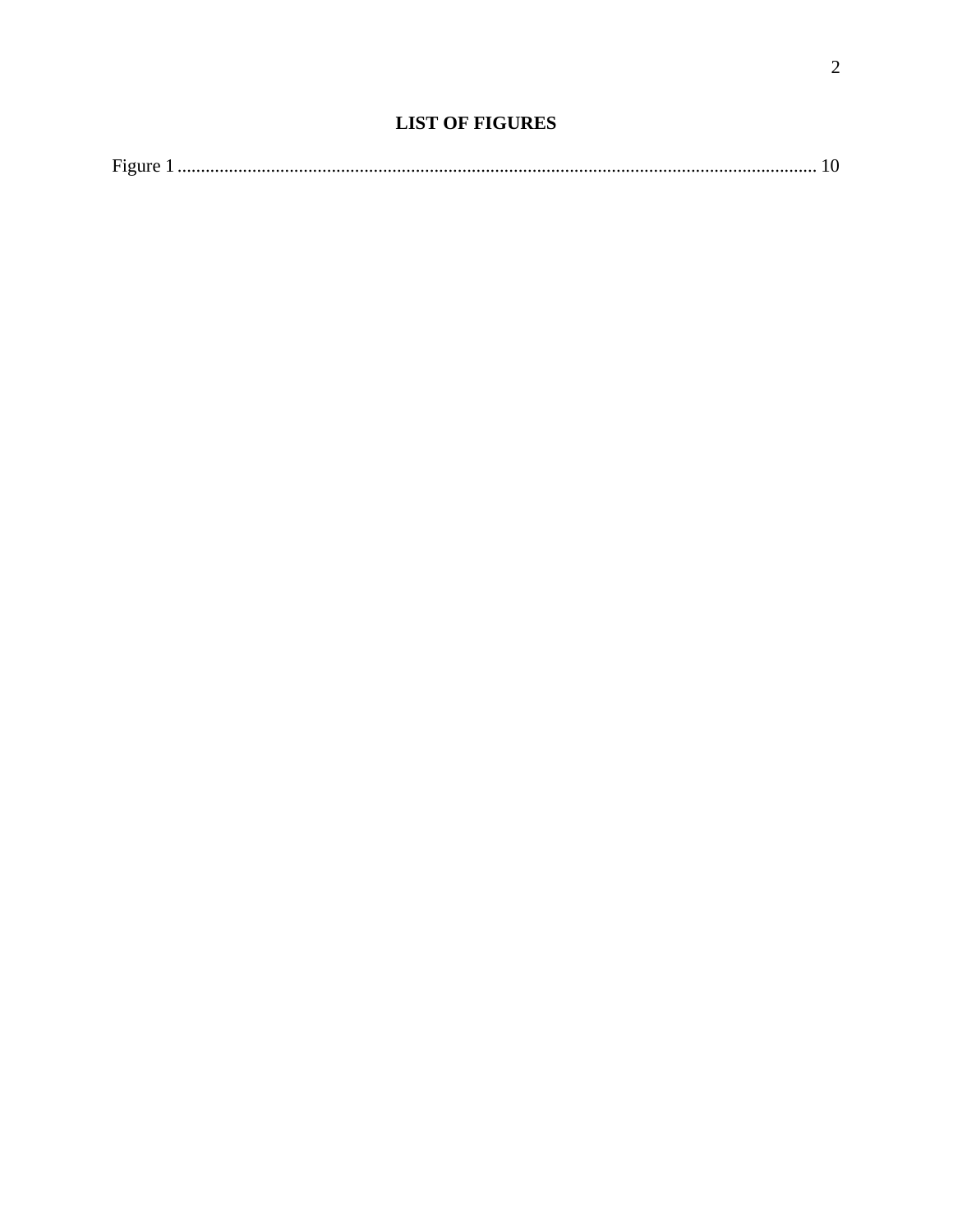#### **1 INTRODUCTION**

<span id="page-8-0"></span>The Kantian bifurcation of the human being into two parts, one determined by causes and the other constrained by norms, has often been given a psychological characterization. On this characterization, the cause-determined part is the locus of perceptual and desiderative capacities shared with the other animals, while the norm-constrained part is the locus of uniquely human reflective capacities. Given the presence of these parts in the human being, two states are possible: Either the human being's reflective capacities are disengaged, in which case her motions are caused by perceptions and desires which themselves have a causal origin, or her reflective capacities are engaged, in which case her motions are the causal outputs of normconstrained discursive activity taking perceptions and desires as causal inputs.<sup>1</sup>

In this paper I aim to call into doubt the tenability of a psychological characterization of the Kantian bifurcation. My worry is that from a psychological standpoint, what I have called 'norm-constrained discursive activity' are causal proceedings and are therefore unintelligible as reasonable behavior. After developing this worry, I will put forward a practice-based characterization of the bifurcation. On this view, the human being is divided into a reflective part that is included in our practices and a perceptual/desiderative part that is excluded from our practices. My hope is that by providing a practice-based account, the ground will be set for developing a positive Kantian account of human agency that captures in more realistic terms the way in which desires and perceptions relate to reason.<sup>2</sup>

<sup>&</sup>lt;sup>1</sup> This is of course a simplification, but I take it to be acceptable in broad outline. I have intentionally avoided engaging too heavily with the extensive literature on Kant's empirical psychology (see, for example, Frierson (2014)), particularly as developed in the *Anthropology,* because much of this literature takes for granted what I have set out to critique here. Instead, my primary interlocutors are those philosophers who attempt to ground normativity in our psychological natures (e.g., Korsgaard (1996) and Frankfurt (1971)).

<sup>2</sup> What do I mean by a 'practice'? As a first pass attempt to answer this question, we might turn to Rawls, who identifies a practice as "any form of activity specified by a system of rules which defines offices, roles, moves, penalties, defenses, and so on, and which gives the activity its structure. As examples one may think of games and rituals, trials, and parliaments." (Rawls 1955: 3).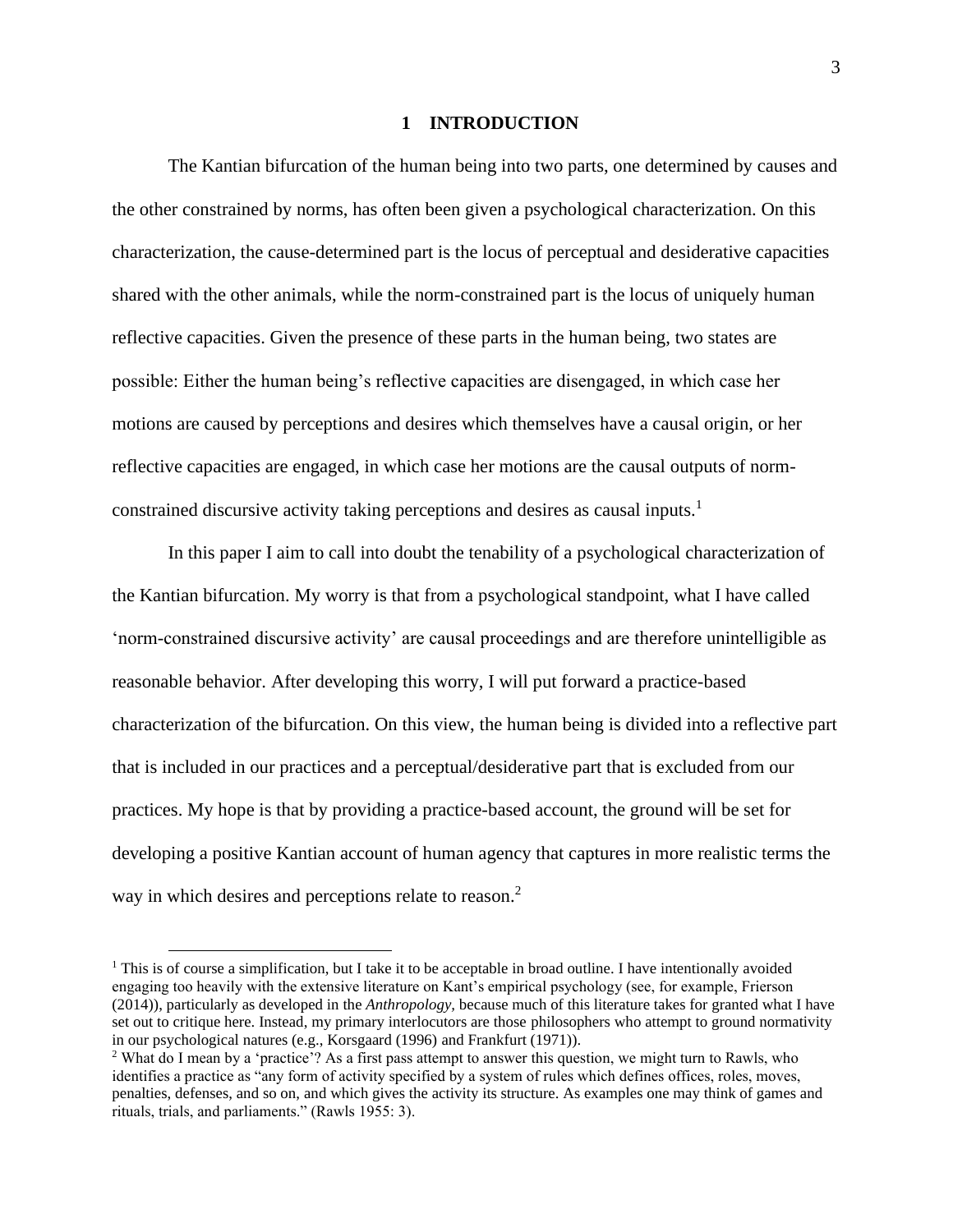Although I will spend much of this work defending a practice-based view against a psychological view of the bifurcation, my broader aim is to argue against a common way of thinking about causes and norms.<sup>3</sup> Call this way of thinking 'objectivist' and take as its basic commitments the views 1) to say something is determined by causes is to say there do not exist practices of an appropriate type, and 2) to say something is constrained by norms is to say there do exist practices of an appropriate type. Rather than taking an 'objectivist' approach, I argue that we should think of the distinction between causes and norms in terms of individual and communal appraisal. The basic commitments of this appraisal-based view are 1) to say something is determined by causes is to *exclude* it from our practices and thus to not hold it to standards of correctness, and 2) to say something is constrained by norms is to *include* it in our practices and thus to hold it to standards of correctness.

To see the difference between these two approaches, consider the distinction between a norm-constrained meaningful utterance and a cause-constrained belch. An objectivist determines whether a vocalization is a meaningful utterance or a belch by appealing to whether there exist linguistic practices of an appropriate type. If there do exist linguistic practices of an appropriate type, then the vocalization is a meaningful utterance, while if there do not, then the vocalization is a belch. Were an objectivist to reassess a meaningful utterance as a belch or vice-versa, they would hold that they were formerly mistaken about the existence or non-existence of the appropriate linguistic practices. On my appraisal-based view, in contrast, to assess a vocalization as a meaningful utterance is to include it in our linguistic practices, while to assess a vocalization as a belch is to exclude it from our linguistic practices. When we reassess a meaningful utterance

<sup>&</sup>lt;sup>3</sup> The 'Objectivist' view that I criticize is extremely pervasive in analytic philosophy and the social sciences. Exemplars include Bicchieri (2005), Hawkins, Goodman, & Goldstone (2019), and Boyd & Richardson (2001). Such views typically identify specifically 'social norms' with regularities in group behavior and some cluster of psychological states.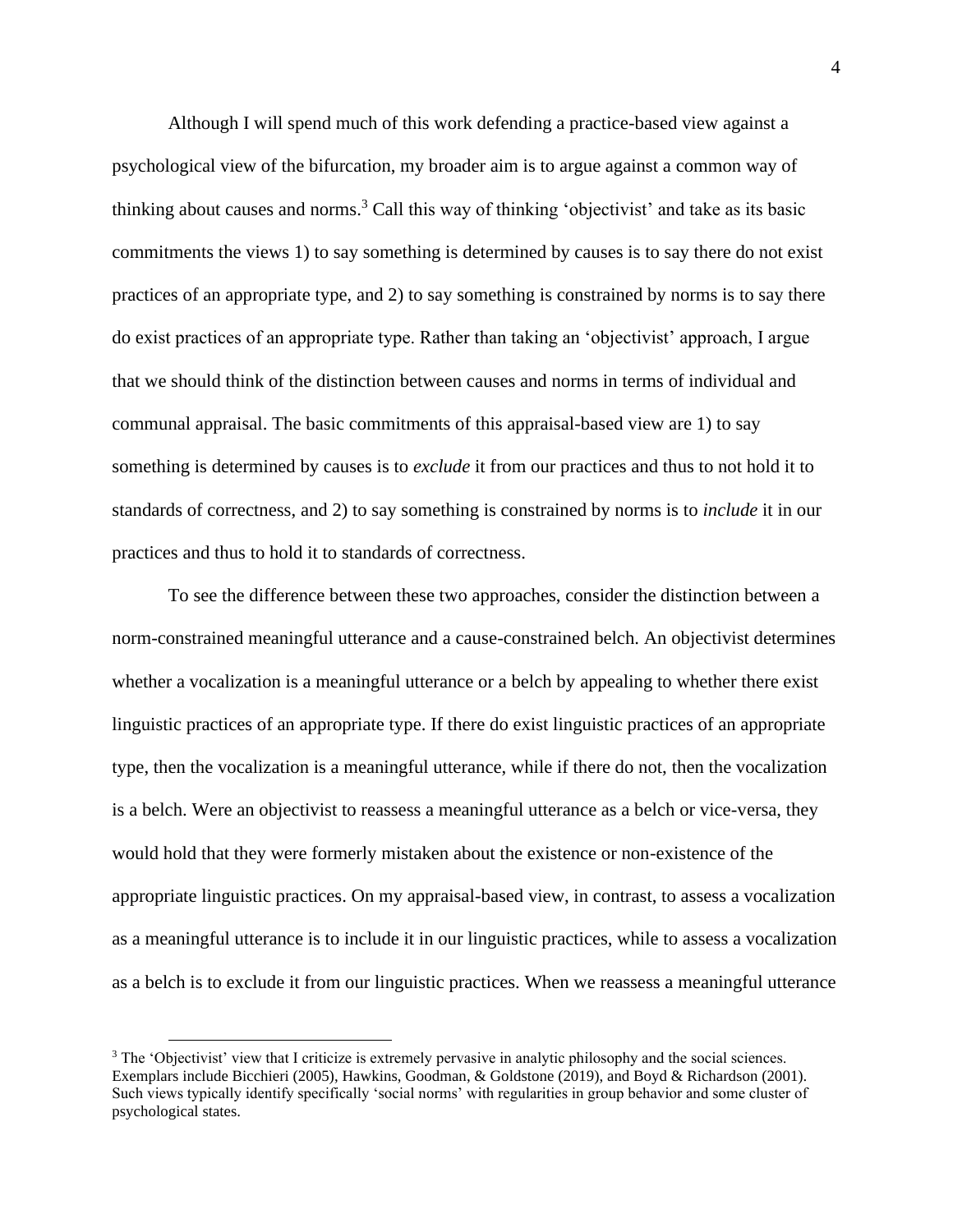as a belch, we exclude an utterance that once found a place in our linguistic practices from our linguistic practices and thereby 'make it into' a mere belch.<sup>4</sup>

Given this admittedly rough characterization of the distinction between cause and norm, I will proceed with my arguments. In §2.1, I will examine two different accounts of reflection through an examination of two different views of what 'thinking about' amounts to. The first view understands 'thinking about' in terms of causal relations, while the second view understands 'thinking about' in terms of proper inferences. Following this, I will turn in §2.2 to a third 'Korsgaardian' account of reflection that attempts to combine both causal and normative elements by means of what I call 'pre-normative first-personal necessity.' Here, I will argue that this account of reflection involves a viewpoint shift, and that once we become aware of this viewpoint shift, we encounter two very different sorts of reflection: Reflections identified as 'one's own' and reflections identified as 'merely caused'. Following this, I will examine in §2.3 a few ways that these two kinds of reflection might differ from one another. I will reject a 'deep metaphysical' distinction where the former originate causal chains and the latter belong to causal chains, and instead argue for a practice-based distinction where the former is included in our evaluative practices and the latter is excluded from them. I will then in §2.4 refine this practicebased distinction and apply it to the 'Korsgaardian' bifurcation.

#### <span id="page-10-0"></span>**2 TOWARDS A PRACTICAL CONCEPTION**

#### <span id="page-10-1"></span>**2.1 The Interface**

"A lower animal's attention is fixed on the world. Its perceptions are its beliefs, and its desires are its will. It is engaged in conscious activities, but it is not conscious *of* them. That is, they are not the objects of its attention. But we human animals turn our attention on to our perceptions and desires themselves, and we

<sup>4</sup> As we shall see in §3, such a reassessment may still be practically *improper* even if it cannot be referentially *mistaken*.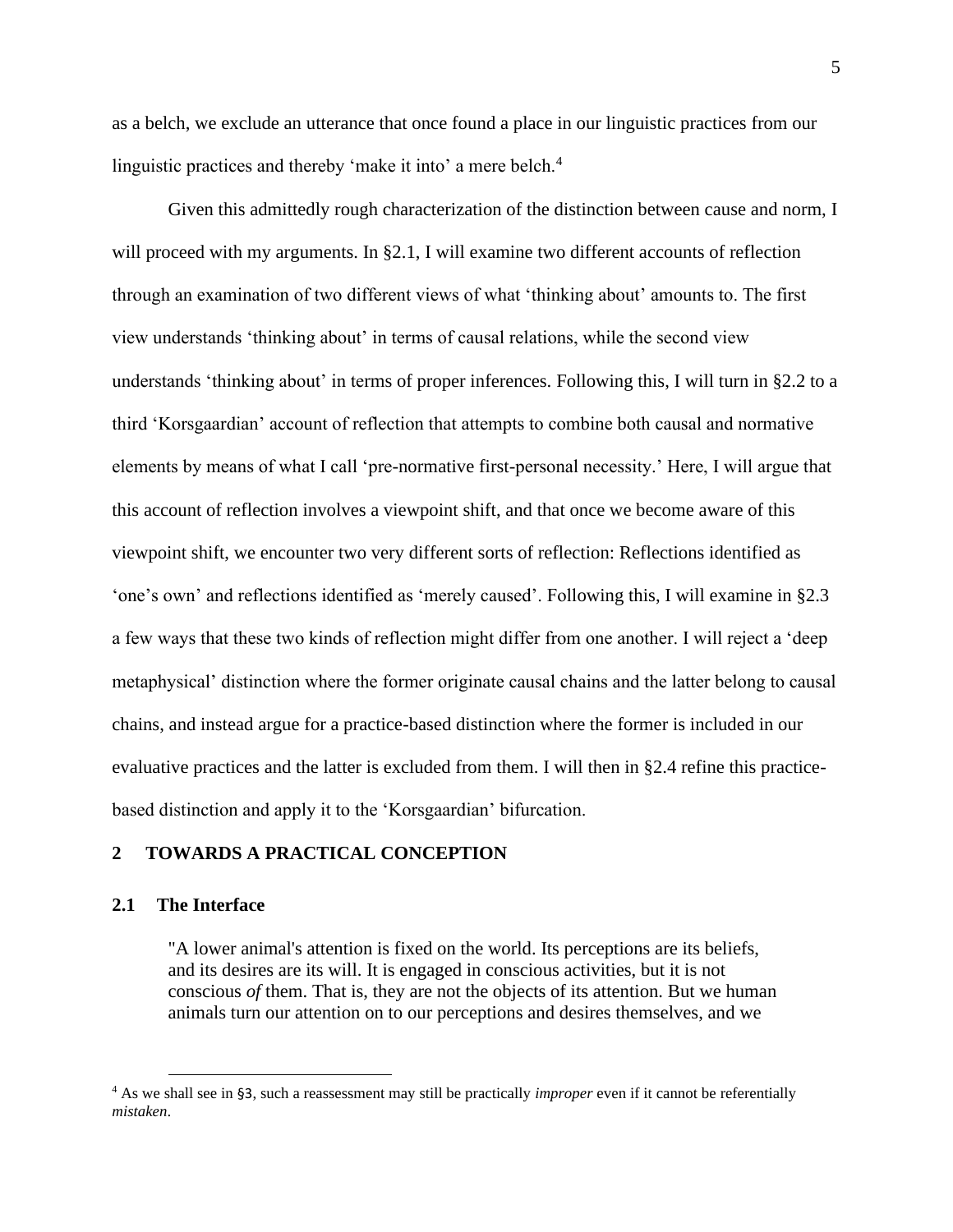are conscious *of* them. That is why we can think *about* them." (Korsgaard 1996: 79)

The italicized prepositions hint at a mystery in this otherwise commonsensical account of the 'human animal'. If we excluded the prepositions, the claim that human beings can 'think' in addition to desiring and perceiving would be no more mysterious than the claim that a bat has a faculty of echolocation in addition to faculties of sight and touch. However, once we've included the prepositions, a general theory of 'aboutness' is needed.

Given the distinction between cause and norm discussed in 1, there are two directions in which we might try to develop such a theory. First, we might try to account for 'aboutness' in terms of causal relations between thought contents and perception/desire contents. In this case, the properties that we ascribe to 'aboutness' would be of the sort that we ascribe to entities that are ordinarily excluded from our evaluative practices. Consider for example the properties we typically ascribe to entities like atomic nuclei, clouds, and solar systems. In most cases, these properties are such that if we were to find atomic nuclei, clouds, and solar systems lacking them, we would not consider them defective or incomplete. Instead, we would introduce a new genus or reclassify the property as accidental. To account for 'thinking about' in these terms would similarly involve identifying properties that are such that absent them, a case of 'thinking about' would not be defective or incomplete. On the other hand, we might try to account for 'thinking about' in normative terms by ascribing it properties of the sort that we ascribe to entities that are included in our evaluative practices. In this case, 'thinking about' would involve a kind of *accountability*: One could 'think about' more or less well.

There are clear benefits and drawbacks to both directions. If we began by giving a causal explanation, then the interface between thought contents and perception/desire contents would be explained in the same way that the interface between perception/desire contents and objects-in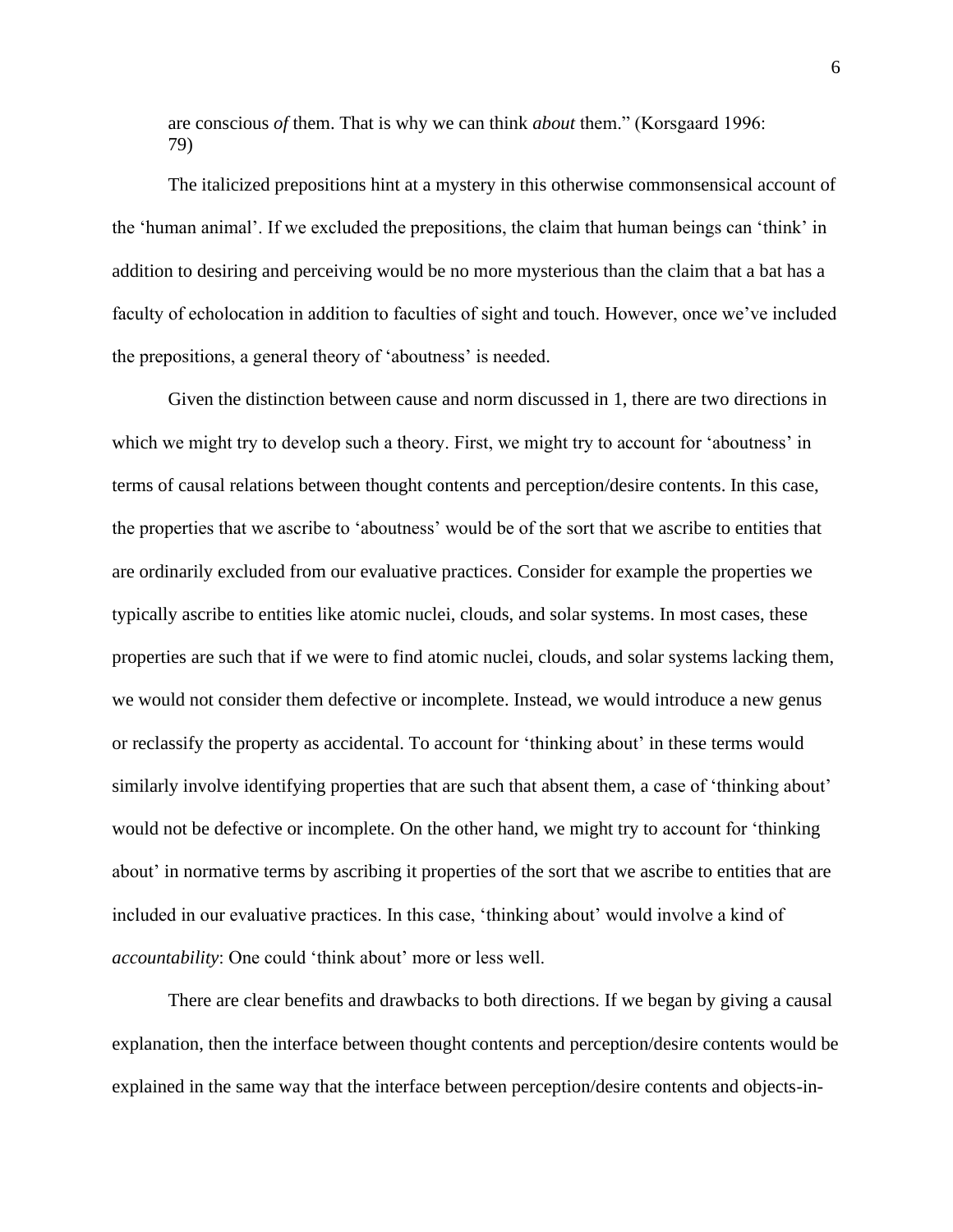the-world is (that is, in causal terms).<sup>5</sup> Such an approach would thus lend itself to a high degree of explanatory elegance. However, such explanatory elegance would come at the expense of feasibility, requiring a large-scale recharacterization of terms. If, on the other hand, we began by giving a normative explanation, we would already have a reservoir of terms drawn from ordinary practical life at our disposal. But while explanatory elegance came at the expense of feasibility before, here feasibility may come at the expense of explanatory elegance.

To see how, consider a normative 'inferentialist' explanation of 'thinking about.' On this sort of explanation, someone is only 'thinking about' insofar as they are disposed to draw inferences of an appropriate type. Candidate normative properties of 'thinking about' would include a disjunction of principles of formal logic, a disjunction of grammatical and syntactical rules, and the requirements of temporally extended thought.<sup>6</sup> Such an explanation would also specify normative properties of 'thinking about x.' If 'x' were cause-determined, it would involve principles governing explanations that always avoid the ascription of normative properties. Furthermore, if 'x' were norm-constrained, it would involve principles governing explanations that involve the ascription of normative properties. An example of a case where x is cause-determined would be if it is an atomic nucleus. Typically, when we 'think about' atomic nuclei we don't ascribe properties to them such that absent these properties the atomic nuclei would be defective or incomplete. An example where x is norm-constrained, on the other hand, would be if x is a dog. In many contexts (being a veterinarian, for example), 'thinking about' a

<sup>&</sup>lt;sup>5</sup> I refer to 'thought contents' and 'perception/desire contents' rather than 'thoughts' and 'perceptions/desires' to highlight how, if we were to provide a strictly causal explanation, we'd have to (re-)characterize the latter in a way that doesn't involve the ascription of normative properties.

<sup>6</sup> The first disjunction would contain such principles as *modus ponens*, *modus tollens*, the law of non-contradiction, the law of the excluded middle, and so on. The second disjunction would contain rules governing word order, pronoun use, and so on (I assume—perhaps without much warrant—that the medium of 'thinking about' is one's spoken or written language). Finally, the requirements of temporally extended thought would include retentional and recollective requirements. This account is schematic and thus may prove inadequate upon further study.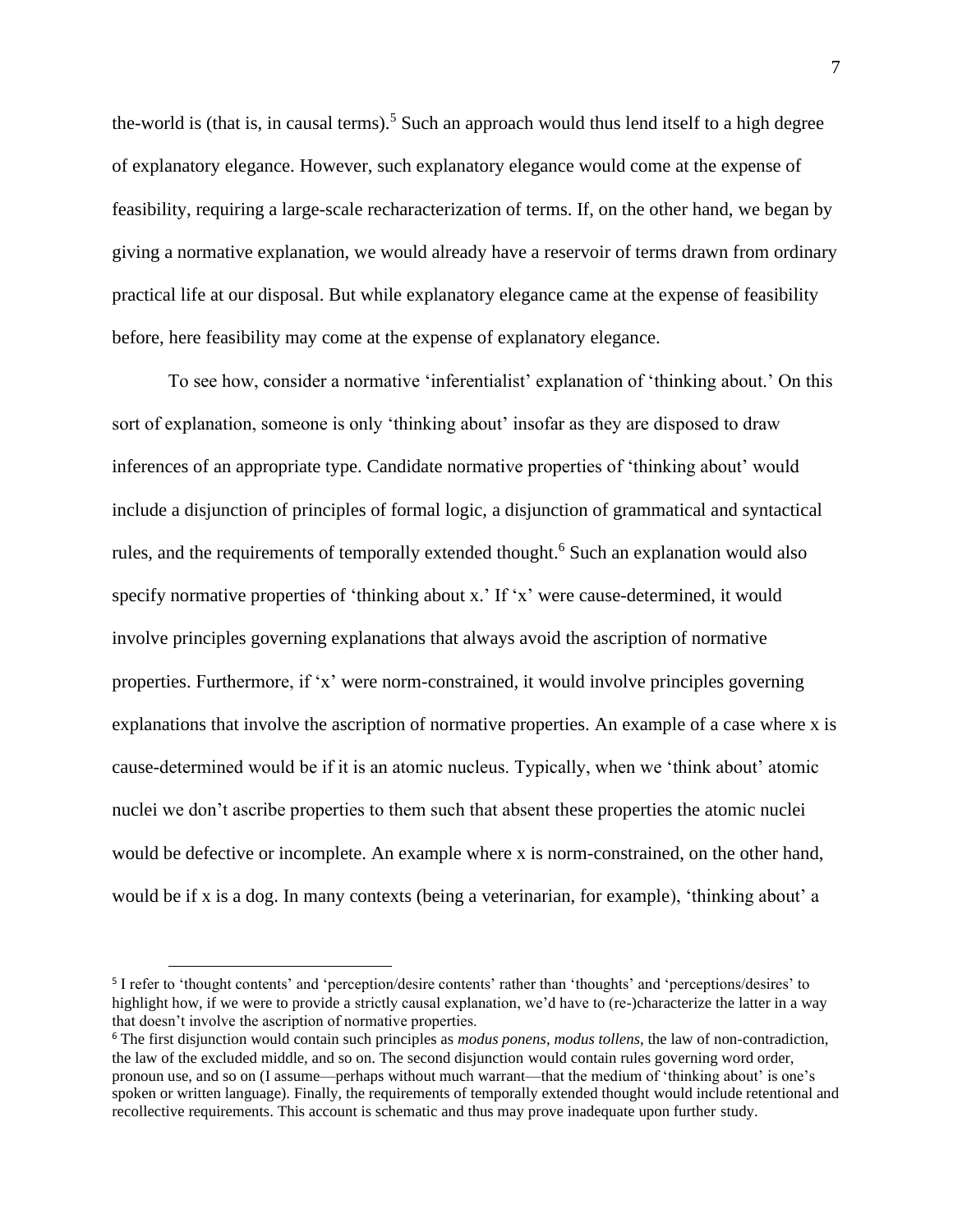dog would involve ascribing that dog a property of having four legs such that if it lacked that property, it would be defective as a dog.

If we understood 'thinking about' in this manner, thinking about perceptions and desires would amount to being disposed to draw inferences of an appropriate type. Thus, to think about these perceptions and desires as cause-constrained would be to pursue explanations that always avoid the ascription of normative properties. For example, to think about my desire for coffee as cause-constrained would be to think that odor particles have traveled through the air from the cup to my nostrils, that olfactory neurons in my nostrils have responded to those, and so on. Furthermore, because coffee, cups, nostrils, and so on are ordinarily characterized in a way that involves the ascription of normative properties, it would be to pursue recharacterizations of these things, and recharacterizations of these recharacterizations, and so on.

#### <span id="page-13-0"></span>**2.2 A Bridge Between the Normative and the Non-Normative?**

Now, it is obvious that we do not ordinarily 'think about' our perceptions and desires in this way. Rather, our perceptions and desires typically play *roles* in practical and theoretical reflections, viz., reflections about how to act and what to believe. Consider, for example, the role that the desire plays in this account of practical reflection:

I desire and I find myself with a powerful impulse to act. But I back up and bring that impulse into view and then I have a certain distance. Now the impulse doesn't dominate me and now I have a problem. Shall I act? Is this desire really a reason to act? (Korsgaard 1996: 79)

As I read Korsgaard, what is being described here is a diachronic process in which a 'desire' goes from being a cause-constrained impulse to a normative reason, where the impulse occurs pre-reflectively and the reason occurs in reflection. Because this is supposed to be an account of the *source* of a normative reason (and of normativity more generally), it is thought not to be itself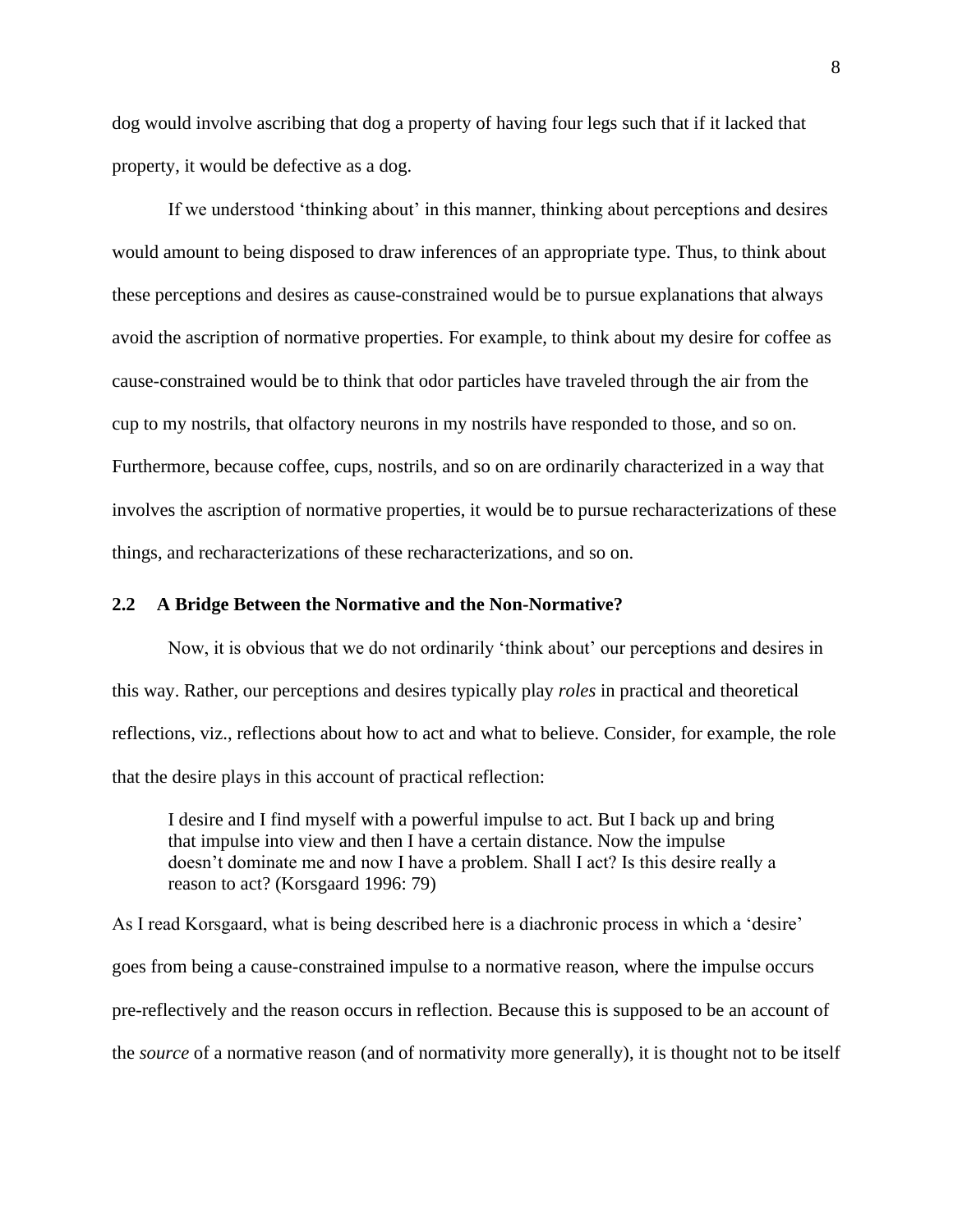constrained by norms in the manner of the previous accounts of 'thinking about.'<sup>7</sup> Instead, it is supposed to have a causal origin and to be partly cause-constrained.

Central to this conception of practical reflection is the idea of a kind of pre-normative first-personal necessity. When one is caused to enter the activity of reflection, the only ways that this activity can end are if a) one finds a normative reason, or b) an outside cause interferes with the activity of reflection. In principle, (b) could occur any time one is caused to reflect, in which case the activity would not result in a normative reason. However, Korsgaard thinks that (a) does as a matter of fact occur, and that this explains the existence of rational actions, which are actend pairs like 'go to the store to get some ice cream.'

For Korsgaard, then, the 'bridge' between the non-normative and the normative is a kind of pre-normative necessity. She takes pains to point out that this necessity isn't causal, logical, rational, or normative.<sup>8</sup> Instead, it is a 'first-personal' necessity arising out of the 'natural' fact of self-consciousness: Upon being caused to reflect, *I* am condemned to seek a reason. *I* cannot not seek a reason upon being so caused, even if some external cause may interrupt the activity of reflection. Consider, e.g., a case where the odor of freshly baked cookies passes by 'my' nostrils, stimulating olfactory neurons and causing a desire, which in conjunction with some other causal events that have primed me to reflect in such conditions, causes the activity of reflection. At this point, *I* emerge out of this activity as someone who *must* find a reason to act, but who at the same time 'has' a desire suggesting an act. So, I reflect on whether the act suggested by the desire is an act that I have a reason to do. I may consider that I am on a diet, and that eating cookies would

<sup>7</sup> It was pointed out to me that on this account, the thoughts expressed by 'shall I act?' and 'Is this desire really a reason to act?' are not yet norm constrained. We thus could not rely on normative principles to account for the content of such thoughts.

<sup>8</sup> Korsgaard writes at the very start of *Self-Constitution* that "the necessity of choosing and acting is not causal, logical, or rational necessity. It is our plight: the simply inexorable fact of the human condition" (Korsgaard 2009: 2). Here, I have identified the necessity of choosing and acting with the necessity of reflection.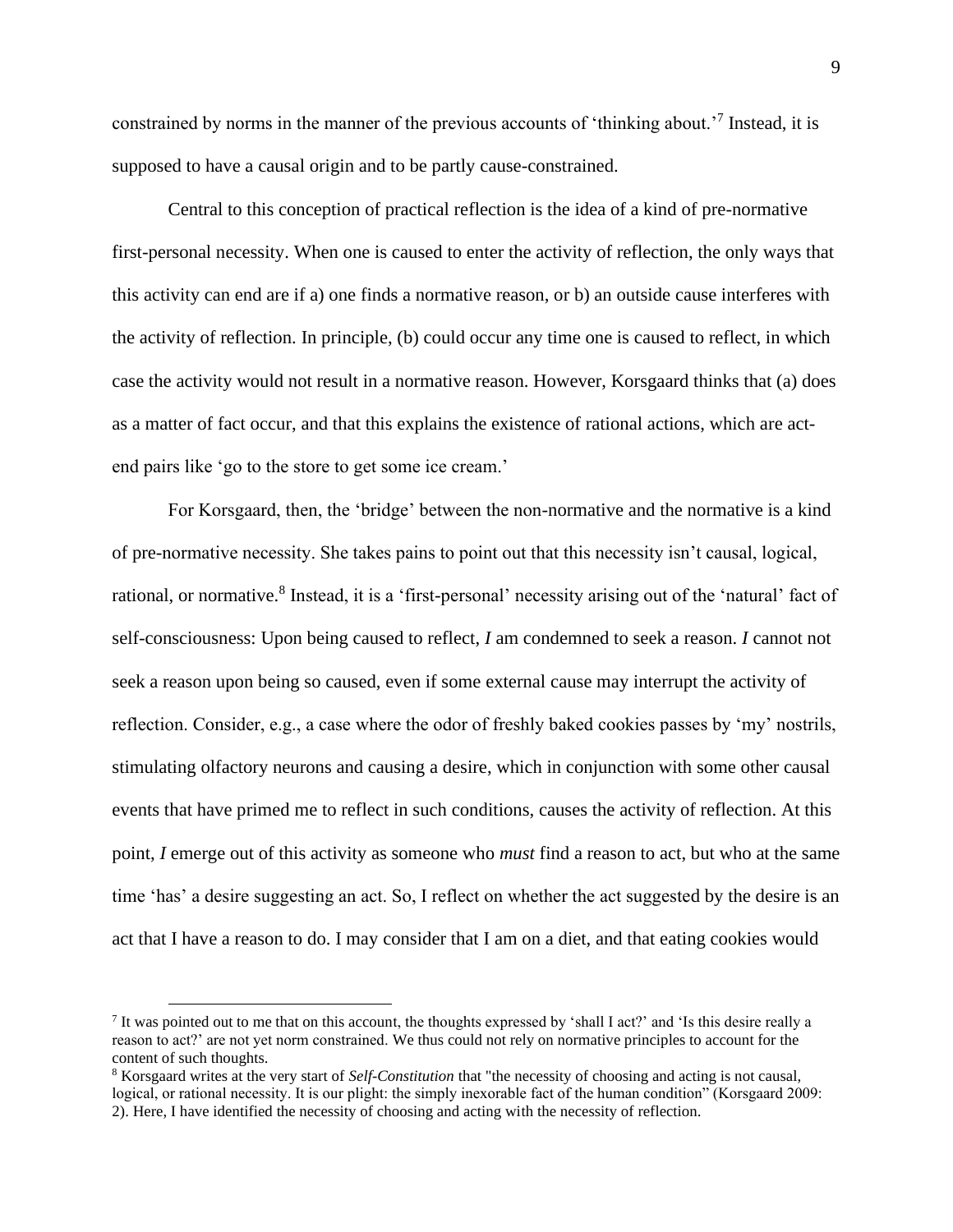wreck that diet, in which case I may have a reason to abstain. On the other hand, I may consider that I haven't eaten anything all day, and that I am hungry, in which case I may have a reason to eat the cookies. Both my being on a diet and my being hungry may be reflectively scrutinized, but at some point, I would arrive at a reason to act, which would in turn normatively necessitate a rational action. This process is illustrated in simplified form in the following diagram:



#### *Figure 1*

<span id="page-15-0"></span>My first critique of this picture concerns the pre-normative necessity that is thought to generate a reason out of the activity of reflection. The worry is that this pre-normative necessity is passively experienced causal necessity, and that all on its own this is not enough to generate a normative reason.<sup>9</sup> Consider that when 'condemned' to seek a reason, we cannot choose to do otherwise. Ordinarily, when we cannot choose to do otherwise, we ascribe what 'we' do to an

<sup>9</sup> We might also consider the possibility of pre-normative necessity being a kind of rational necessity, an example of which is described here: "If Diotima believes that all women are mortal, and Diotima reflects that she is a woman, and the relation between these two propositions is evident to her, then Diotima must believe that she is mortal. She is confronted with the necessity of believing in her own mortality" (Korsgaard, *Response*: 7). This might seem to be an especially attractive candidate for pre-normative necessity because like normative necessity and unlike causal necessity, one can be confronted with rational necessity and not give into it. However, we should be cautious, for this similarity might be evidence that rational necessity is a species of normative necessity, and thus not a viable candidate for pre-normative necessity. Further reason to think that rational necessity is a species of normative necessity comes from the suggestion that the principles of logic may play constitutive roles in rational thought, such that failure to accord with them indicates a defect in thinking (See my account of 'thinking about' in §2.1 and my account of 'incompatibility' in §3.3).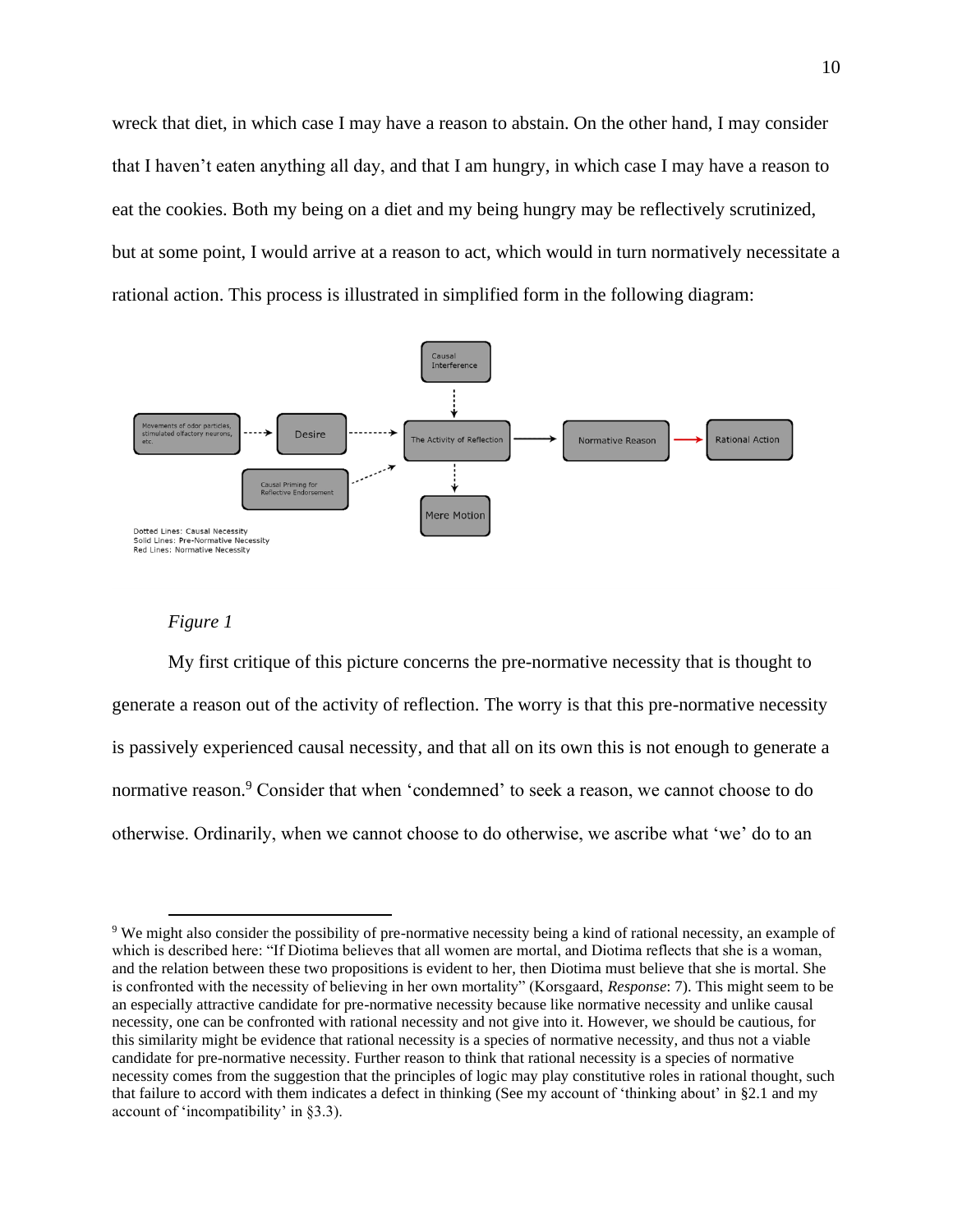external cause; someone who cannot choose to not fall is caused to fall by the force of gravity, someone who cannot choose to not twitch is caused to twitch by a disturbance to the central nervous system, and so on. Similarly, someone who cannot choose to not reflect is caused to reflect by an external cause.<sup>10</sup> This much is already explicit in the above diagram, but the worry arises if we accept with Korsgaard that in order for our reflective activity to generate a reason, we must value that reflective activity.

As a point of clarification, Korsgaard thinks that in order for our reflective activity to generate a reason, we must value ourselves as human beings, where a 'human being' is "a reflective animal who needs reasons to act and to live" (Korsgaard 1996: 121). The problem is that awareness of being condemned to reflection, understood in causal terms, does not obviously entail valuing oneself as a thing that needs reasons to act and to live. It is conceivable for a being to exist who is aware that she will be caused to reflect in certain circumstances, but who does not value her reflective nature. We may imagine that when she is caused to reflect, she disassociates from her reflective activity, which continues aimlessly until interrupted by an outside cause. If a being like this could exist, then the attempt to derive normative necessity from pre-normative necessity would be in serious trouble.

It may be worried that we are mistakenly assuming that self-awareness does not itself have its source in reflective activity. If we were to accept that self-awareness itself has its source in reflective activity, then we may argue that our imagined being is *reflectively* 'disassociating' from her 'reflective activity.'<sup>11</sup> In this case, it is reasonable to think that she values the reflective

 $10$  It is important to note that on this picture, even though the reflector 'has no say' on whether they reflect, they do 'have a say' about how the reflections proceed. They can, in other words, 'choose' which considerations are relevant and which considerations are irrelevant. What 'having a say' and 'choosing' amounts to, though, is fraught with controversy. In this paper, I argue that these concepts are only intelligible as normative concepts, but there have been attempts to argue that they consist in dispositions and abilities (see e.g., Clark (2009).

<sup>&</sup>lt;sup>11</sup> This isn't a departure from Korsgaard's position. Consider, e.g., Korsgaard's claim: "[...] the human mind is selfconscious in the sense that it is essentially reflective" (Korsgaard 1996: 93).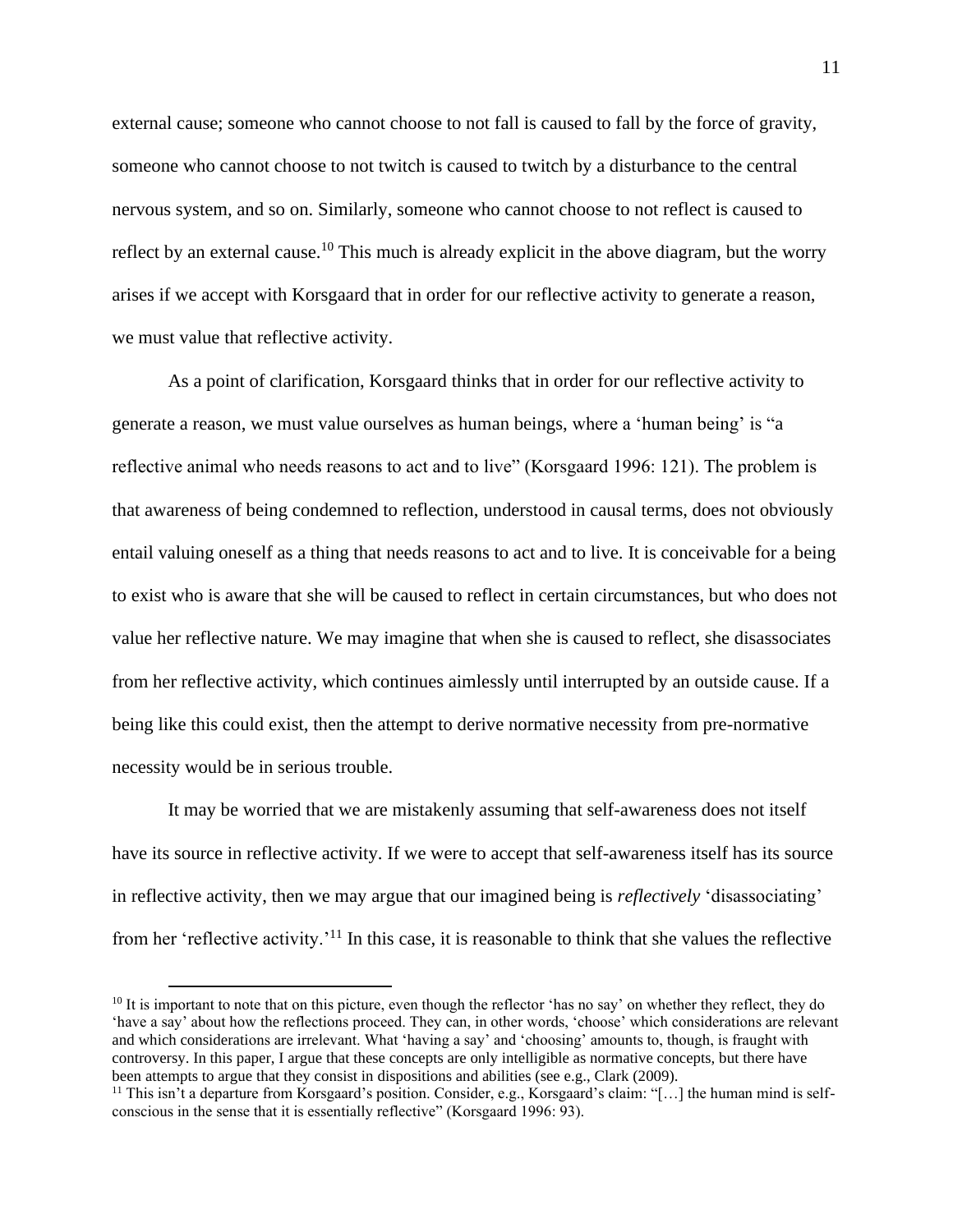activity through which she disassociates from her 'merely caused reflective activity.' If she thinks 'I was caused to reflect, but *I* do not value that part of myself,' she is valuing the part of herself that is reflecting *now*. A few moments later, she may go on to think 'A moment ago I was caused to reflect, but *I* do not value that part of myself,' again valuing the part of herself that is reflecting *now*, and so on. What we find here is that this imagined being is stuck between two conceptions of her own reflective nature. Her occurrent reflections are *her own*, and valued accordingly, while her past reflections that she is reflecting about are *merely caused*.

It follows that pre-normative necessity, understood as awareness that one is caused to reflect, only *indirectly* entails self-valuing. It entails self-valuing in the way that self-awareness *in general* entails self-valuing: To be self-aware I must be reflecting, but for *me* to be reflecting I must value my reflections as my own.<sup>12</sup> But, as suggested by our imagined being, this conception of reflection is very different from the 'merely caused' conception of reflection apparently on display in Figure 1. In the proceeding pages, I will develop a positive account of these two types of reflection, drawing from the distinction between cause and norm discussed in section 1.

#### <span id="page-17-0"></span>**2.3 Two Types of Reflection**

Consider as prelude an arguably mistaken reading of the Kantian story according to which a being engaged in practical reflection must "be the first cause of all [her] actions" (Lectures on Metaphysics: 28:269). According to this basically objectivist view, there is a deep metaphysical distinction between the two types of reflection: The first type (the one that is identified as 'merely caused') is a part of a causal chain originating in the world, while the other type (the one that is identified as 'one's own') originates a novel causal chain. It is important to

 $12$  As we will see in the next section, this notion of valuing is one in which a kind of authority is conferred upon the valued thing, such that the thing is brought into and changes a broader network of proprieties and improprieties.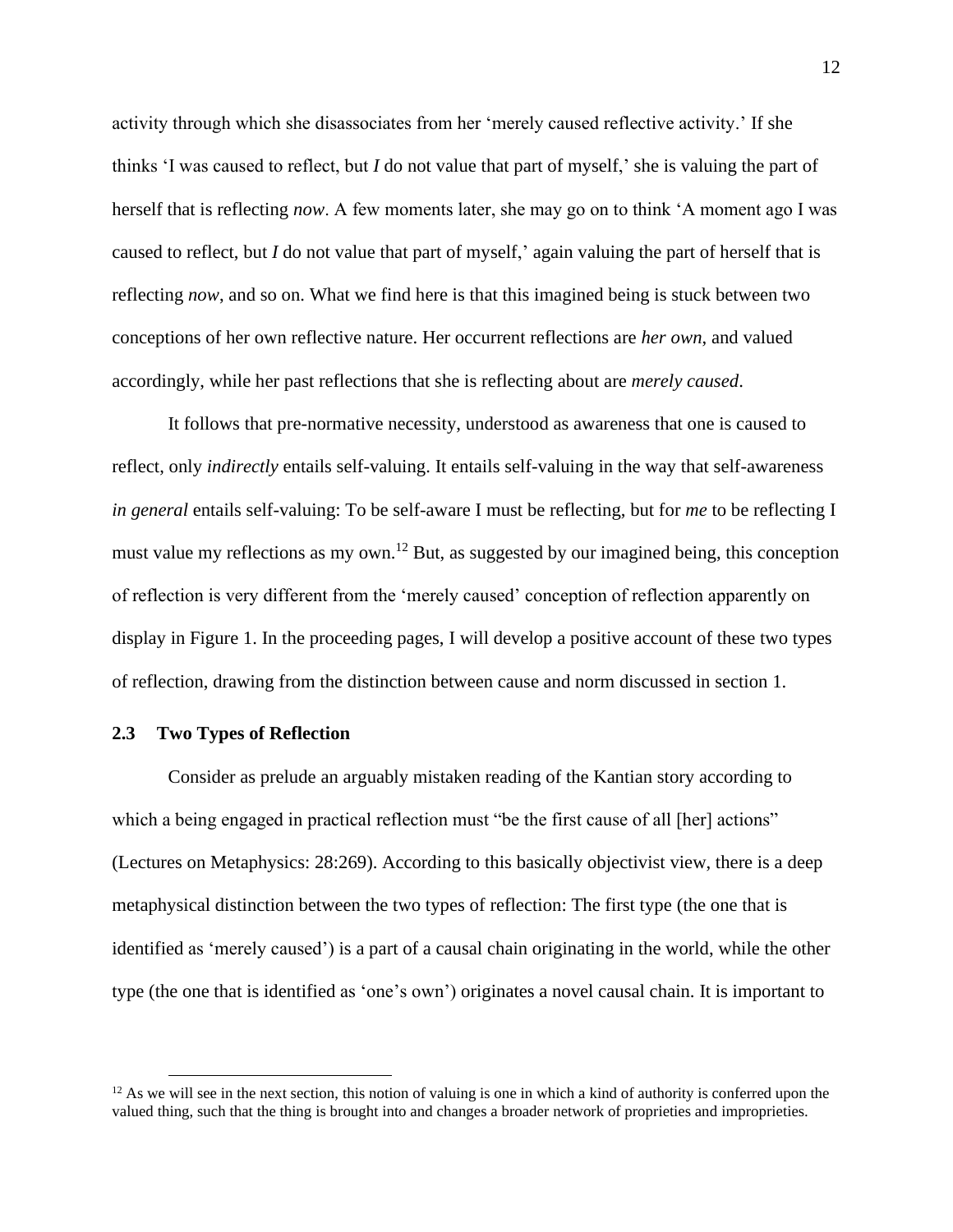notice that on an objectivist account like this, there is no real place for a substantive notion of *valuing* in our characterization of 'her own' reflections: Either valuing on such a view can be given a causal reduction (perhaps it is understood as a psychological state) or it is not essential to 'her own' reflections. Consequently, if we were to hold that valuing is a non-reducible normative property and that it is essential to 'her own' reflections, then we would have to reject the view that the distinction can be apprehended from within the objectivist standpoint.<sup>13</sup>

Is there reason to think that valuing is a non-reducible normative property that is essential to 'her own' reflections? I think so, but to see why, consider the following intuitive sketch: When our imagined being values a thought, it is thereby granted a kind of authority. In the case that we have imagined, the thought reduces another thought to the status of the 'merely caused' and thereby changes what further thoughts would yield an inconsistency. We can think of the thought as analogous to the disavowal of a chess move by a chess player, for just as the disavowal would change what further moves would violate the rules, the thought would change what further thoughts would yield an inconsistency (I will explain this more thoroughly in §3). We should exercise caution, for although the disavowal of the chess move is not itself governed by the rules of chess, it is governed by the rules of further practices, e.g., those which set the boundaries of the game. Consequently, our imagined player could always be in violation of these rules in disavowing the move. From this, we could infer that a valued thought is analogous to a move in a rule-governed practice and a contradiction is analogous to a rule-violation in a rule-governed practice. Just as a move in a rule-governed practice changes which further moves are rulefollowing and rule-violating, the thought changes which further thoughts are rule-following and rule-violating.

 $13$  Another worry is that the view that reflection R occurring at T1 is a 'first cause' at T1 but then that same R occurring at T1 is 'caused' at T2 doesn't make sense on any standard view of causality.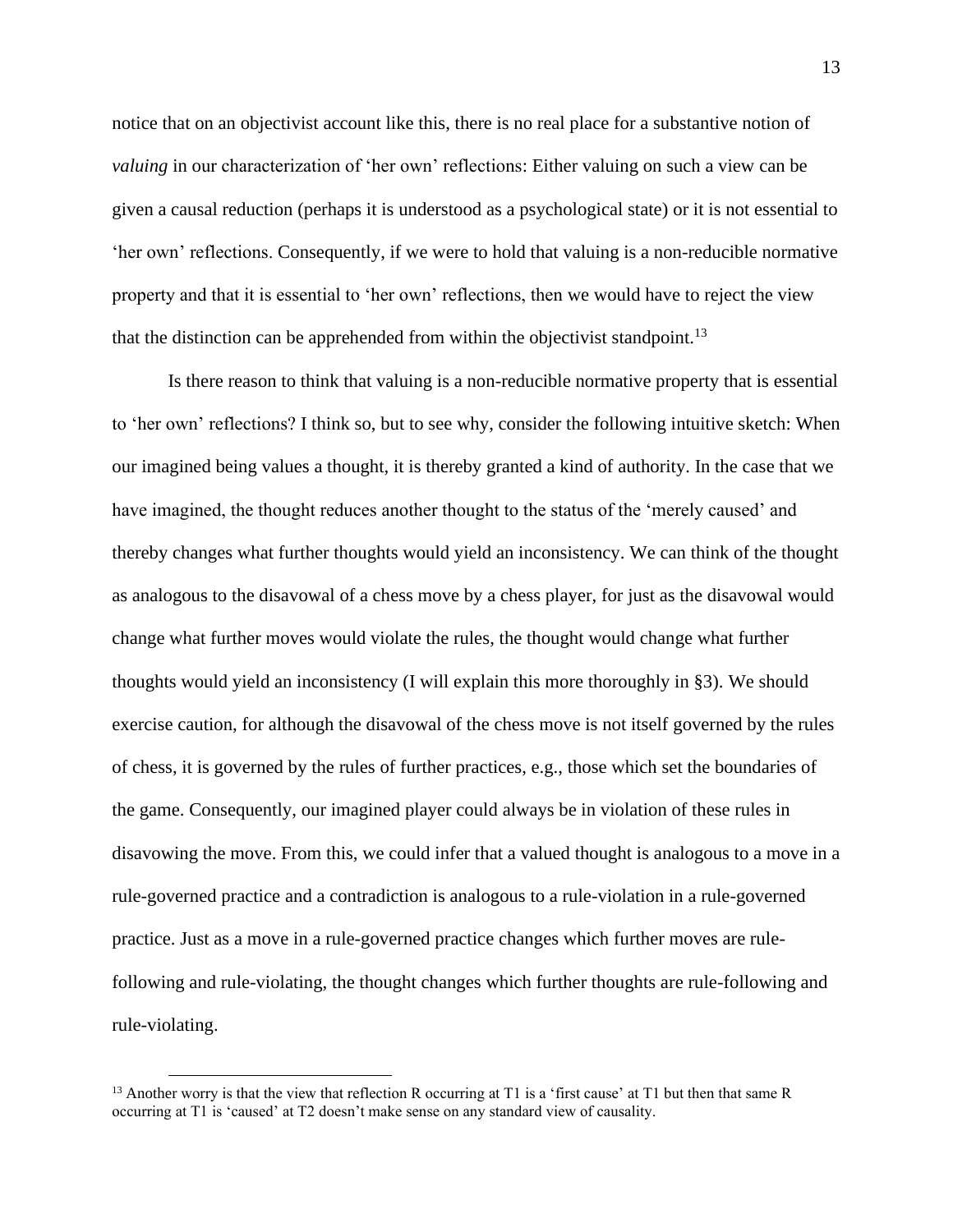Were we to accept that reflections identified as 'one's own' are essentially norm-laden in the manner discussed in the previous paragraph, I suggest that there would be reason to conceive of the distinction from an appraisal-based view: Reflections identified as 'one's own' would be included in our evaluative practices, while reflections identified as 'merely caused' would be excluded from them. Consider this by analogy with chess: In recognizing someone as playing chess, we must hold them to be bound by the rules of the game. It is not enough that we merely notice that there are pieces on a board in front of them, that they are picking up those pieces and moving them around, and so on. In a similar manner, to recognize her reflections as 'her own' rather than 'merely caused' would be to hold her to be bound by certain rules.

If we accept this much, we find that 1) because going from recognizing reflections that are 'merely caused' to recognizing reflections that are 'her own' requires us to make a shift such that we are now holding her to be bound by certain rules, an argument that doesn't mention this shift in its premises (like Korsgaard's) wouldn't have derived normative conclusions from nonnormative premises, and 2) normativity would not have its source in reflective activity, for the relevant reflections would themselves already be constrained by norms.

Even if we were to accept (1) and (2), it may be objected that the chess analogy suggests a misleading picture of 'one's own' reflections. That is, it suggests that we should think of these reflections as equivalent to a game consisting of a set of inferences that are equivalent to moves. On this picture, a reflector might infer 'go to the library' from 'read Swann's Way', where a part of what would make this inference good would be that it accords with a rule holding that means should be inferred from ends. Even if this were a viable model of reflection, it is not the only one that can be thought of, and it is not the one that Korsgaard has in mind. That is, from a Kantian-Korsgaardian perspective, we have conceived of reflection as maxim *construction*, but reflection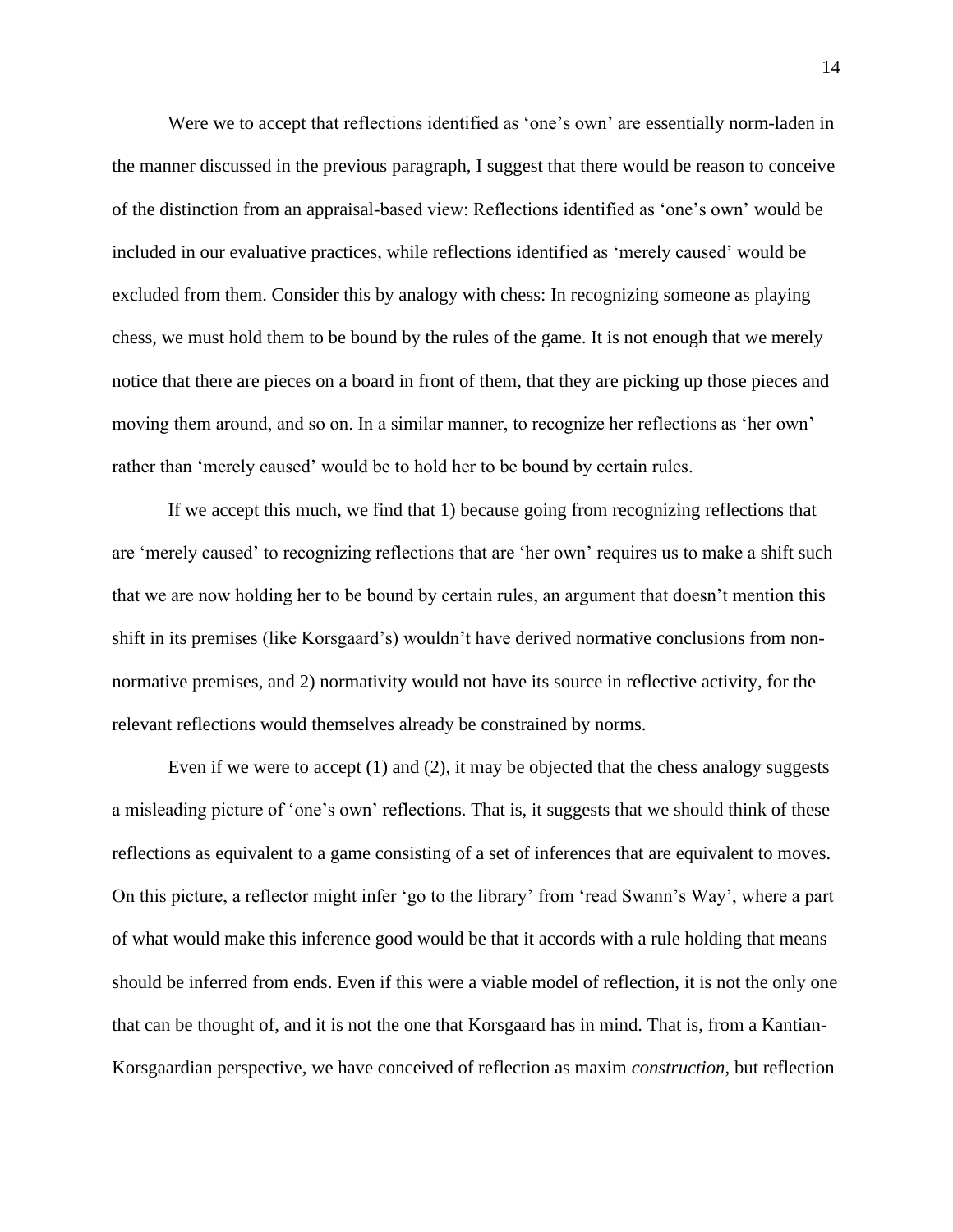properly conceived is maxim *evaluation*. On a maxim construction model, reflection would involve drawing inferences between the parts of maxims that are good according to whether they accord with rules originating from *outside* the activity of reflection. On a maxim evaluation model like Korsgaard's, in contrast, such rules are supposed to have a source that is *internal* to the activity of reflection.

#### <span id="page-20-0"></span>**2.4 A Clarification of Korsgaard's Position**

Here, I should clarify an ambiguity in my earlier description of Korsgaardian practical reflection. As I have described it, an agent is prompted to reflect when confronted by a desire suggesting an *act*, e.g., the act 'eat the cookies', and reflection consists in seeking what I have called a 'reason' to do or not do that act. Because reflection is prompted by a suggested *act* and not a *maxim* (a suggested act-end pair), and because the reason seems very much like an end, we may think that Korsgaardian practical reflection is a maxim construction model. However, such a thought is mistaken: For Korsgaard, practical reflection is prompted by maxims, which are then tested to determine whether they embody reasons.<sup>14</sup> To put this another way, rather than being confronted with an act like 'eat the cookies' and then reflectively seeking an end like 'to satisfy my sweet tooth', an agent is confronted with a maxim like 'eat the cookies to satisfy my sweet tooth' and then reflectively tests that maxim to determine whether satisfying her sweet tooth is really a reason to eat the cookies.<sup>15</sup>

<sup>&</sup>lt;sup>14</sup> Korsgaard writes: "Kant's question [and, it turns out, her own] is whether the act and the end are so arranged, or related to one another, that the maxim can serve as a law" (Korsgaard 2009: 15). Further: "the reason for an action is not something outside of or behind or separate from the action at all, for explicating the action and explicating the reason, are the same thing. Rather, an action is an essentially intelligible object that embodies a reason, the way a sentence is an essentially intelligible object that embodies a thought" (Korsgaard 2009: 16).

<sup>&</sup>lt;sup>15</sup> We should note a tension between the earlier view that desires prompt reflection and the current view that maxims prompt reflection. On a conception of desires as brute facts, it is reasonable to think that they could at most serve as something like 'raw material' on a maxim construction model. That is, because a desire that did not prompt reflection would translate into 'mere motion' lacking any goal or aim, we might think that if it did prompt reflection, it would *at most* specify a goalless act. Consider the case where the odor of freshly baked cookies passes by 'my' nostrils, stimulating olfactory neurons and causing a desire. If we understand this desire as a brute fact, the most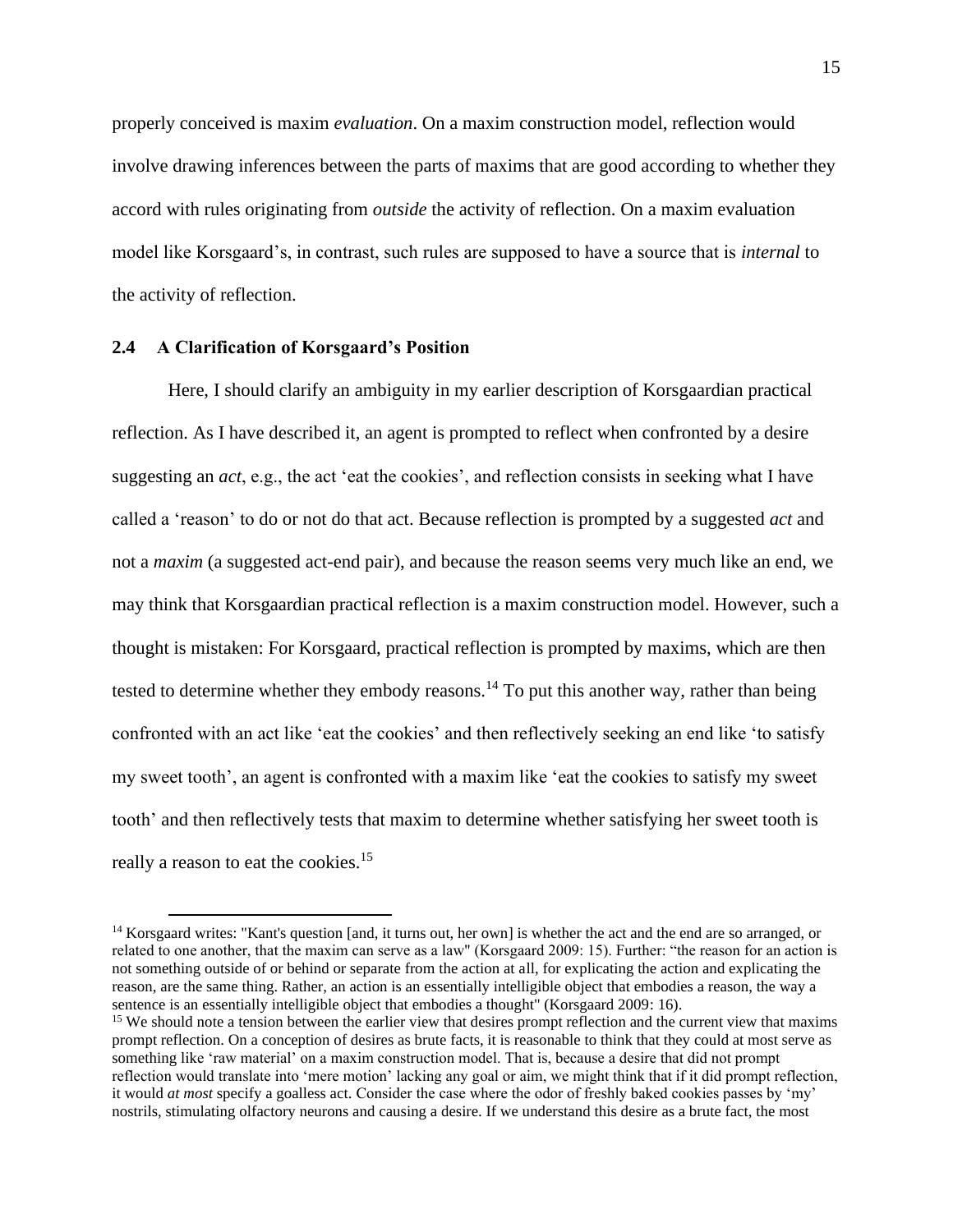On this picture, reflection generates rational action when a maxim successfully 'passes' evaluative reflection, which involves its being willed as universal law.<sup>16</sup> Willing the maxim as universal law makes the action 'one's own', for "if all my decisions were particular and anomalous, there would be no identifiable difference between my acting and an assortment of first-order impulses being causally effective in or through my body" (Korsgaard 1996: 228). For *me* (emphasis on the 'me') to eat the cookies to satisfy my sweet tooth, I must be committed to making the world such that anyone in it would act similarly in similar circumstances. If I am not so committed, then *I* am reduced to an assortment of causally effective first-order impulses, where these are basically equivalent to desires.

reasonable rendering of 'being confronted' by the desire would be: Becoming aware of the kinds of motions that the desire would have caused if left unimpeded by reflection. But if being 'confronted' by a desire is understood in this way, desires are clearly inadequate for serving as suggestions for action. Because actions contain ends, the act specified by the desire would need to be reflectively supplemented with an end. In this case, we may suspect that we would need to posit two phases of reflection: An initial maxim construction phase prompted by a desire and a later maxim testing phase prompted by a maxim. In the first phase, I would initially be aware of bodily motions that would have been caused by the desire had I not been prompted to reflect and then I would reflectively append an end to an act identified with these motions. For example, I would start by being aware that my arm would have reached for the cookies had I not been caused to reflect and then I would append in reflection an end like 'to eat a cookie' to the motions-cum-act of 'reach for the cookie.' The strangeness of inferring ends from acts rather than the other way around should prompt concern here, but this is the position that we are led to if we accept that a) desires are brute facts, and b) only maxims can serve as suggestions for action.

<sup>16</sup> As a point of clarification, the standard here is *not* whether one possesses a psychological state of 'universal willing,' but is rather whether one is committed to 1) acting similarly in similar circumstances, and 2) making the world such that anyone in it would act similarly in similar circumstances. Meeting (1) would constitute one as an egoist agent, while meeting (2) would constitute one as a moral agent. Although demonstrating the constitutive role of (2) is a challenge, the constitutive role of (1) can be demonstrated through consideration of an apparent counterexample: Someone decides to act just this once and never again. Although it is not immediately obvious, this can be interpreted as *both* a case of universal willing and a case of particularistic willing. It is a case of universal willing if they are willing a very precise maxim and what is meant by 'just this once and never again' is just that they would never find themselves in circumstances where they could act on that maxim ever again. It is a case of particularistic willing, on the other hand, if they are not willing a maxim at all. To will a maxim, whether a general one like 'reach for the cookies to take a bite' or a specific one like 'reach for the cookies to take a bite on this day at this time in this place …', is just to make the maxim into a law. To will a maxim that doesn't specify time or location would be to make a law that holds regardless of when and where you are. Thus, to will 'reach for the cookies to take a bite' would have the absurd result of making it law that you reach for the cookies to take a bite all the time and everywhere. From this, we find that if willing maxims is not going to lead to absurdity, one would have to construct very precise maxims. We thus find that (1) captures the *active* dimension of agency, for the prospect of commitment motivates agents to include as much as possible in the scope of what they will.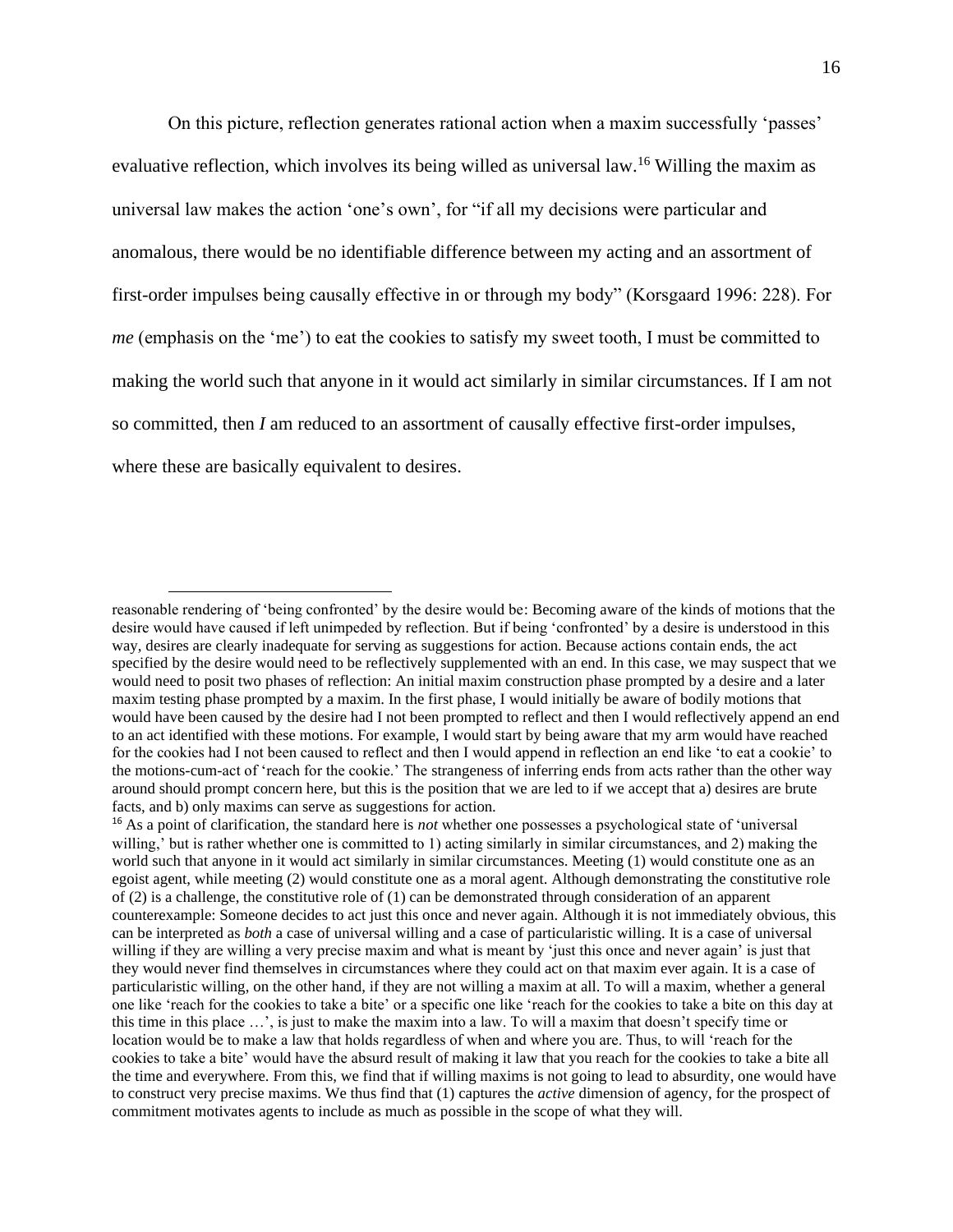The claim that first-personal universal willing marks one off as an agent rather than an assortment of causally effective first-order impulses should strike us as odd, especially when we consider that the reflections and actions of a universal willer can always be reclassified as caused motions. We can infer that the recognition that one is a universal willer, and thus an agent, must involve adopting a perspective that is distinct from the perspective we take with respect to them when we tell a causal story. This is the perspective Korsgaard has called the "plural first-person," which is one where "we are joined with others in the processes of deliberation and justification" (Korsgaard, 2002: 55). It is from *within* this perspective that one is intelligible as an agent only if they universalize their maxims and it is from *within* this perspective that not universalizing their maxims reduces them to an assortment of causally effective first-order impulses.

If we are attentive to the perspectival difference, we can avoid a potential equivocation between the 'merely caused' that is ascribed in the plural first-person and the 'caused' that is ascribed in the third-person. To say that something is 'merely caused' is to exclude it from our practices, while to say something is 'caused' is to undertake to tell a deterministic story.<sup>17</sup> The distinction between the greeting 'hello' and a belch that sounds like 'hello' is a plural firstperson distinction between an utterance occurring inside our specifically linguistic practices and a 'merely caused' vocalization excluded from our linguistic practices. From a third-personal perspective there is no place for this kind of distinction. Rather, from the third-person, the distinction between the greeting and the belch is a distinction between two different causal streams.

<sup>&</sup>lt;sup>17</sup> Whether we can maintain the perspectival difference and the two kinds of causes depends on whether undertaking to tell a deterministic story is coextensive with undertaking to exclude as much as possible from our practices. I have assumed that it is not, although more work needs to be done in defense of this view.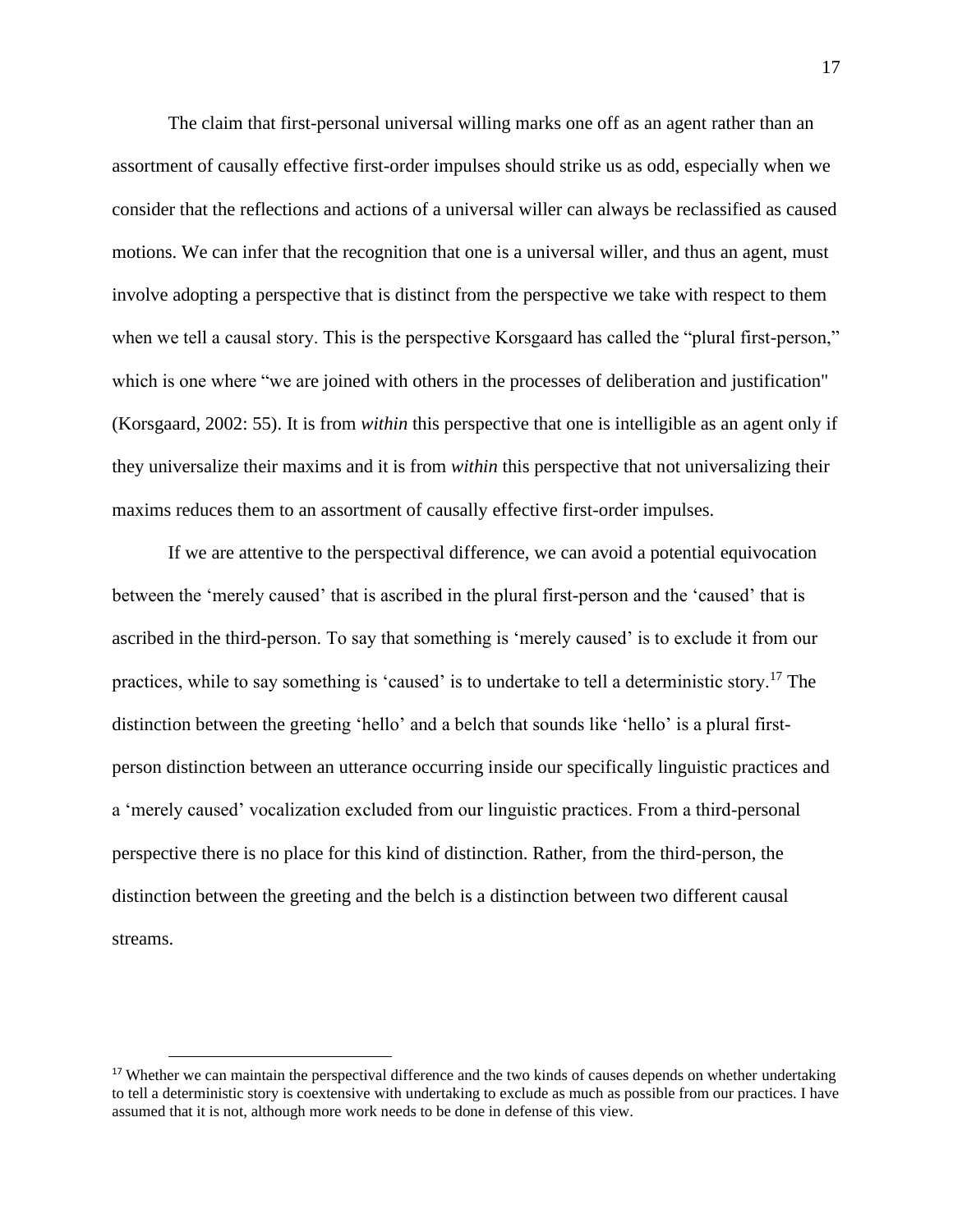With this perspectival difference in place, we can reevaluate the bifurcated conception of the human being in terms of the plural first-person. Rather than classifying perceptions and desires as 'caused' in the third-personal sense, we can instead classify them as 'merely caused' in the plural first-personal sense. In that case, the human being would be divided into a reflective part that is included in our practices and a perceptual/desiderative part that is excluded from our practices. Here, to include the reflective part in our practices is to hold it to standards of correctness. It is to treat it as the sort of thing that can succeed or fail, be corrected or damaged, and in general be evaluated. To exclude the perceptual/desiderative part from our practices is to not hold it to standards of correctness. It is to treat it very much as we treat atomic nuclei and clouds, as the sort of thing for which evaluation is inapt.

An advantage of adopting such a practice-based account of the bifurcation is the rational and perceptual/desiderative parts are apprehended from within the same perspective. Rather than alternating between a third-personal perspective that leaves no room for rationality and a plural first-personal perspective that leaves no room for perceptions and desires (or worse, sticking to a third-personal perspective and reducing rationality to a causal stream), the bifurcation can be apprehended from within a perspective accommodating both reason and the relevant forms of perception/desire.<sup>18</sup>

Now, although Korsgaard's plural-first person accommodates something very much like my practice-based view, it does involve a few dubious assumptions. Consider, for example, that it gives priority to the first-personal perspective, which builds in a cause-constrained conception of perceptions and desires. That is, when first-personally conceived, perceptions and desires are

<sup>18</sup> By 'relevant forms' I mean the forms that can serve as *suggestions* to reason.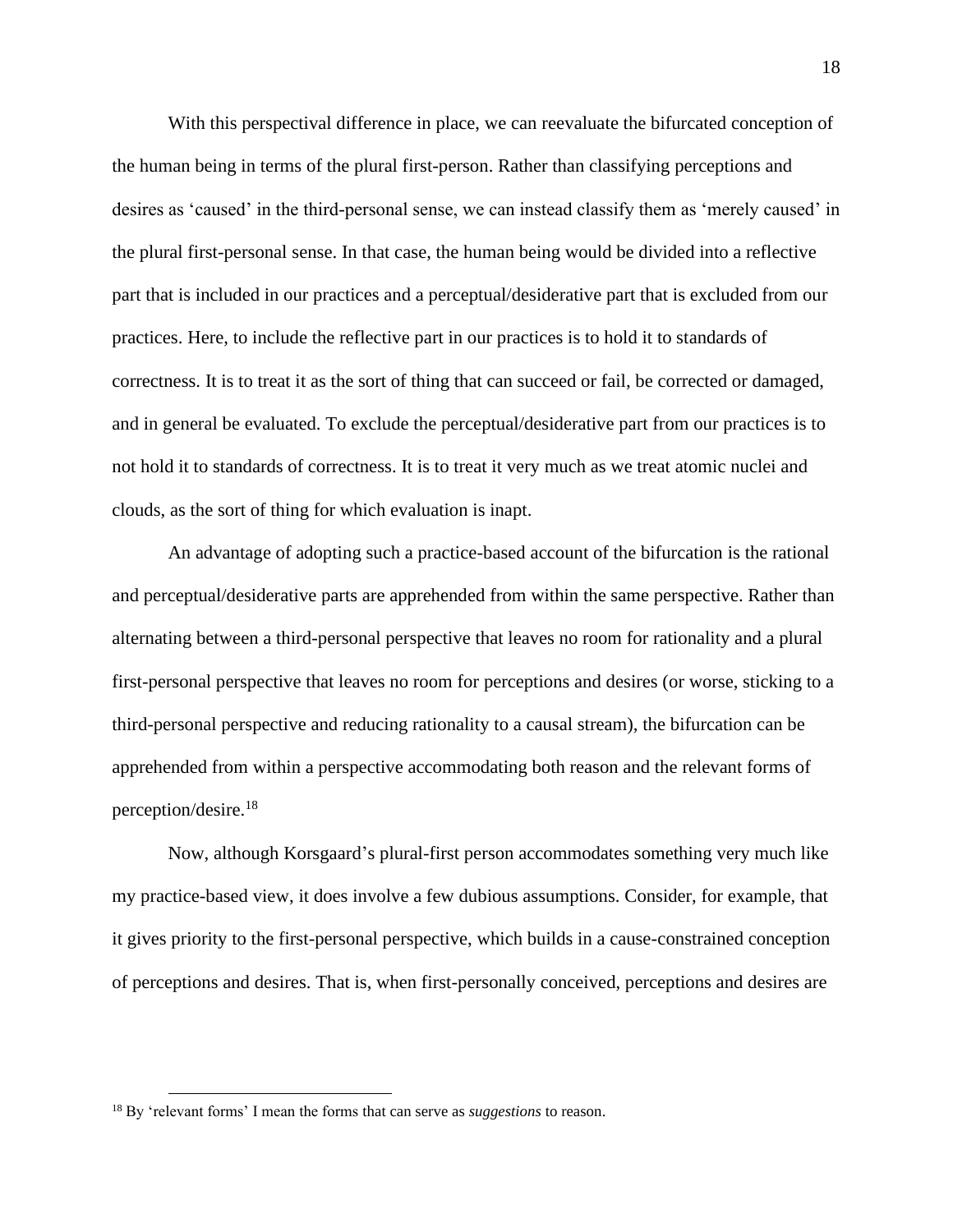presented as entities that one is 'confronted with' from the 'outside'—as, in other words, entities lying outside of our evaluative practices.

Although I do not have space to argue that a practice-based characterization does not need to be tethered to the first-personal perspective, it is worth noticing that there is at least a conceptual distinction to be drawn here. We may consider, for example, that there is room for both first-personal and second-personal perspectives in the very same practice of baseball: A player stuck on second base may first-personally perceive that the pitcher has thrown the ball to the catcher and then attempt to steal base while an umpire participating in that same practice may second-personally call out that player for attempting to steal base on a foul ball.

#### <span id="page-24-0"></span>**3 THE PRACTICAL AND THE REAL**

#### <span id="page-24-1"></span>**3.1 Some Anti-Realism Worries**

The position described here might be thought to be untenably anti-realistic because of the appraisal-dependency of norm and mere cause. That is, by explaining norms in terms of practical inclusion and mere causes in terms of practical exclusion, something that is neither assessed as a norm nor a mere cause might be thought to be left 'indeterminate' between the two. This worry can be offset, although not entirely done away with, by noticing that when we conceive of the kinds of cases that provoke these indeterminacy worries, we are often shifting from a thirdpersonal to a practical perspective and treating whatever is third-personally conceived as 'indeterminate' because we haven't done a pragmatic reduction. In other words, the thought that the unappraised thing is 'indeterminant' results from a failure to acknowledge what *we* are *doing* when we are third-personally conceiving, where the explanation offered here is that we are practically excluding. To make this clearer, consider the following case:

Someone makes a sound at T1 which is then assessed at T2 as either a meaningful utterance or as a mere sound.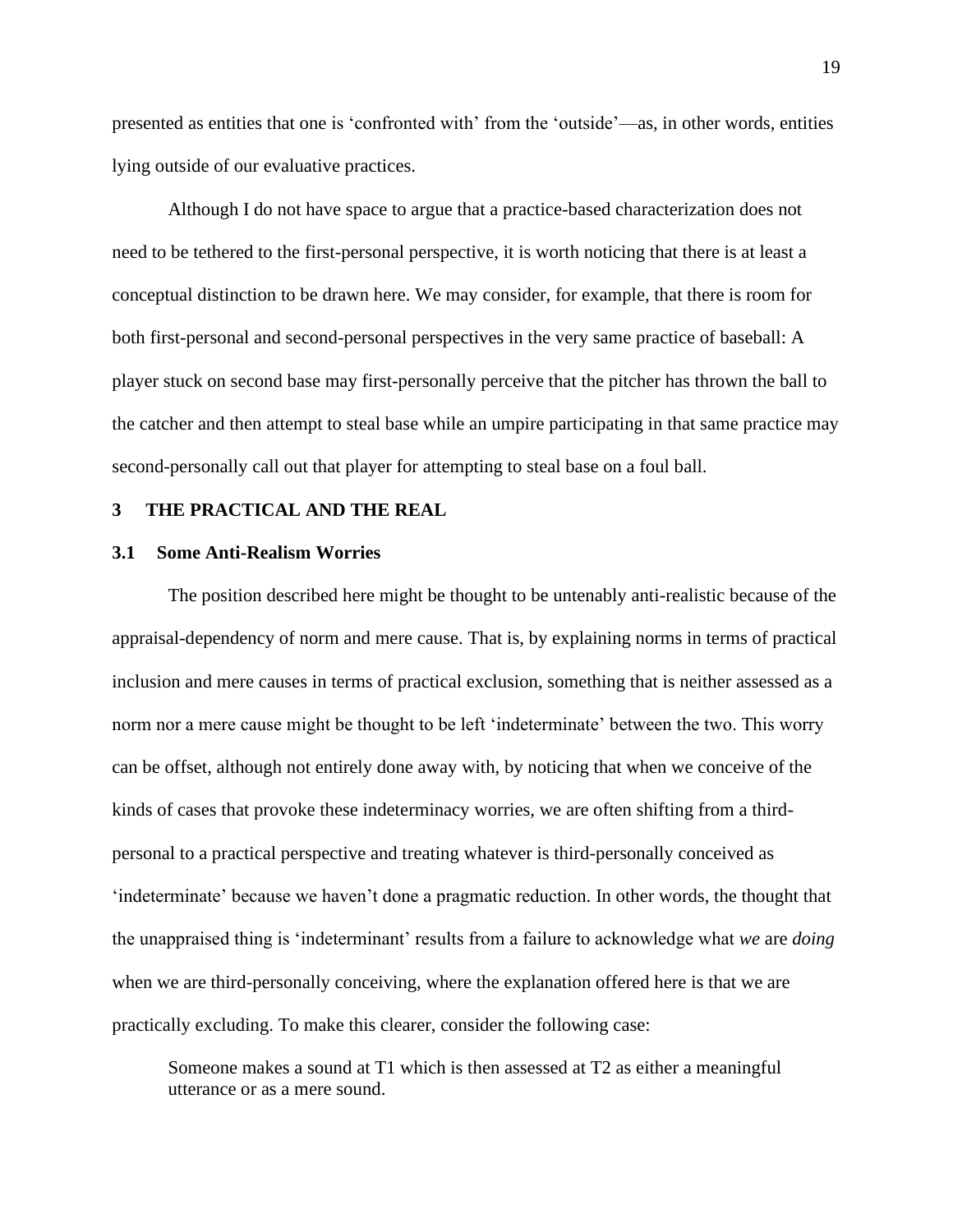The worry for the appraisal-based view is that the sound at T1 is 'indeterminate': It is neither a meaningful utterance nor a mere sound. To offset this worry, notice that *we* are conceiving the 'person' making a sound at T1 from the third person, in which case *we* are practically excluding and the sound at T1 is merely caused. We are then either going on to give an account of the assessment at T2 from the third person, in which case our account involves a reduction of the distinction between norm and mere cause to two causal streams, or we are giving an account of the assessment at T2 from the practical point of view, in which case we are shifting perspectives to one where the distinction between norm and mere cause can be apprehended as such. If we go with the former then the distinction corresponds to two ways of practically excluding, while if we go with the latter then the distinction corresponds to practical inclusion and exclusion. This explanation offsets rather than defuses the worry because we can always ask in virtue of what we are practically including or excluding. We can then divert this further worry through an analysis of what we are doing when we ask that question, and so on in a regress. Consider next this case:

Someone assesses the thought 'I want to read Proust' as a reason to go to the library at T1 and reassesses the thought as a mere desire at T2.

The worry for the appraisal-based view is that if something's being a reason or a mere desire consists in nothing other than its being assessed as such, the thought trivially goes from being a reason at T1 to being a mere desire at T2. This is to accuse the view of something like the second horn of the Euthyphro Dilemma vis-à-vis norms and causes. Although there is something to this worry (which I will come back to in a moment) the way that it is framed here makes it susceptible to the same kind of pragmatic reduction as in the last case.

To see how, consider that one and the same 'thought' is supposed to be assessed as a reason at T1 and as a mere desire at T2. What is the status of this 'thought' that persists from T1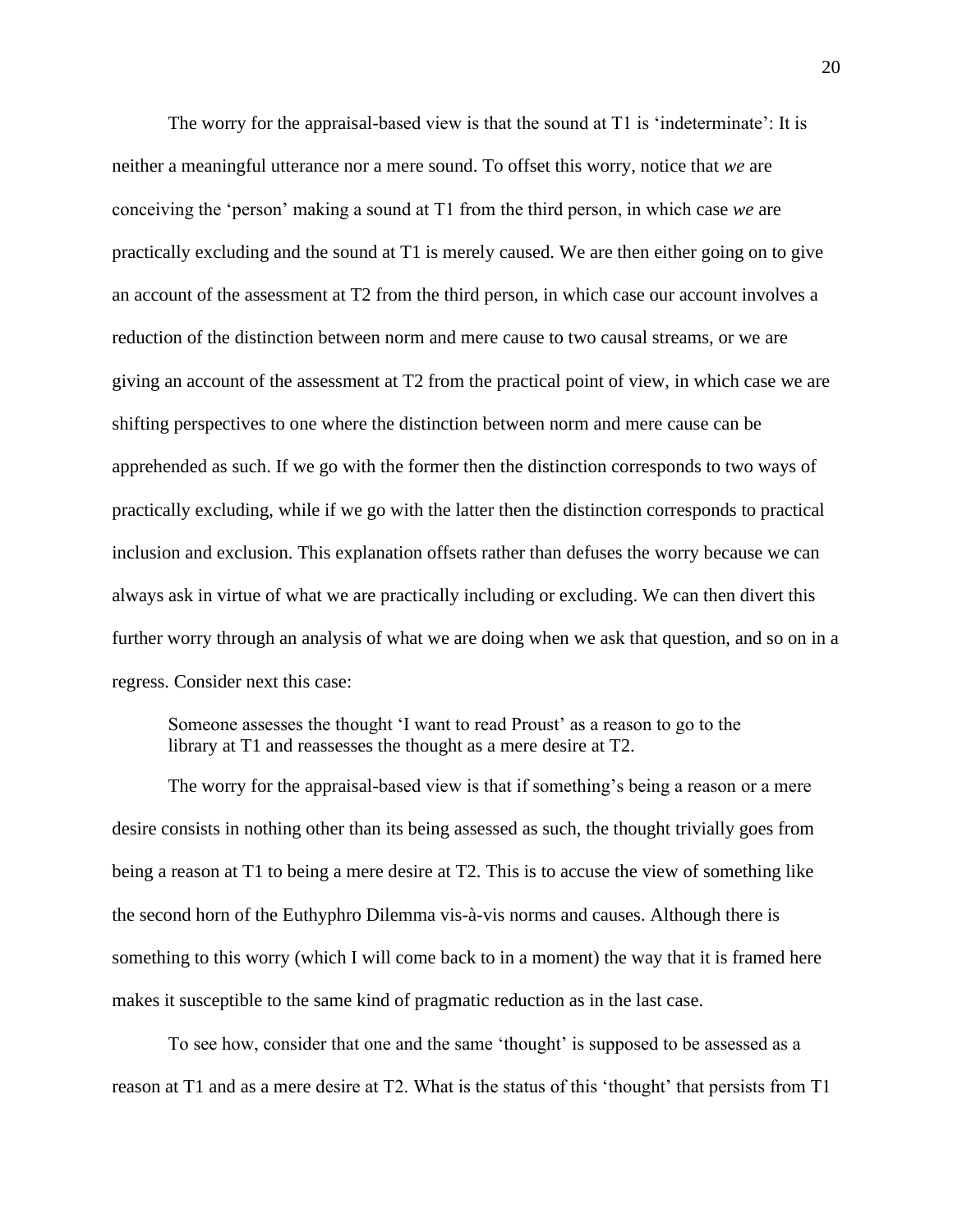to T2 and is assessed differently each time? One possibility is that this 'thought' is a thirdpersonally conceived causal entity, in which case we might suspect there of being either a perspectival shift or a reduction. It might be held that a perspectival shift is off the table because unlike the last case there is no time at which the 'thought' is unassessed, however this would be to confuse what is being conceived with the conception: It isn't as if in order to conceive of a case where something happens at T1 followed by something happening at T2, we must first conceive of the thing that happens at  $T_1$  at  $T_1$ 1 from one perspective and then the thing that happens at  $T_2$  at  $T_1$ 2 from one perspective. We could instead conceive of the thing happening at T1 from P1 at T<sub>1</sub>1 and then from P2 at T<sub>1</sub>2 followed by the thing happening at T2 from P1 at T<sub>1</sub>3 and then from P2 at  $T_14$ . Regardless of how these conceptions proceed, we could then give an account of what we are doing when we are conceiving much as we did before.

Perhaps rather than thinking of 'the thought' as a third-personally conceived causal entity, we should think of it by appeal to the nature of conception. More precisely, it may be that what is designated by 'the thought' is indeterminate conception *itself*: Much as it is indeterminate whether an object seen from a distance is a rock or a house, it is indeterminate whether a thought is a reason or mere desire. We can notice that to think in these terms involves the introduction of a representing (a conception indeterminate between a rock or house) and a represented (a rock or house), thereby making it a basically objectivist view. However—and this will be clearer in the next sections—there may be a way to account for such representings and representeds in terms of proprieties that are fixed by social practices that *we have endorsed*.

In the next section, I will start to develop a more sophisticated version of the appraisalbased view that leaves room for indeterminate conception and even 'mistake', where 'mistake' occurs in cases where e.g., a thought is reassessed as normative even though it is 'really' caused.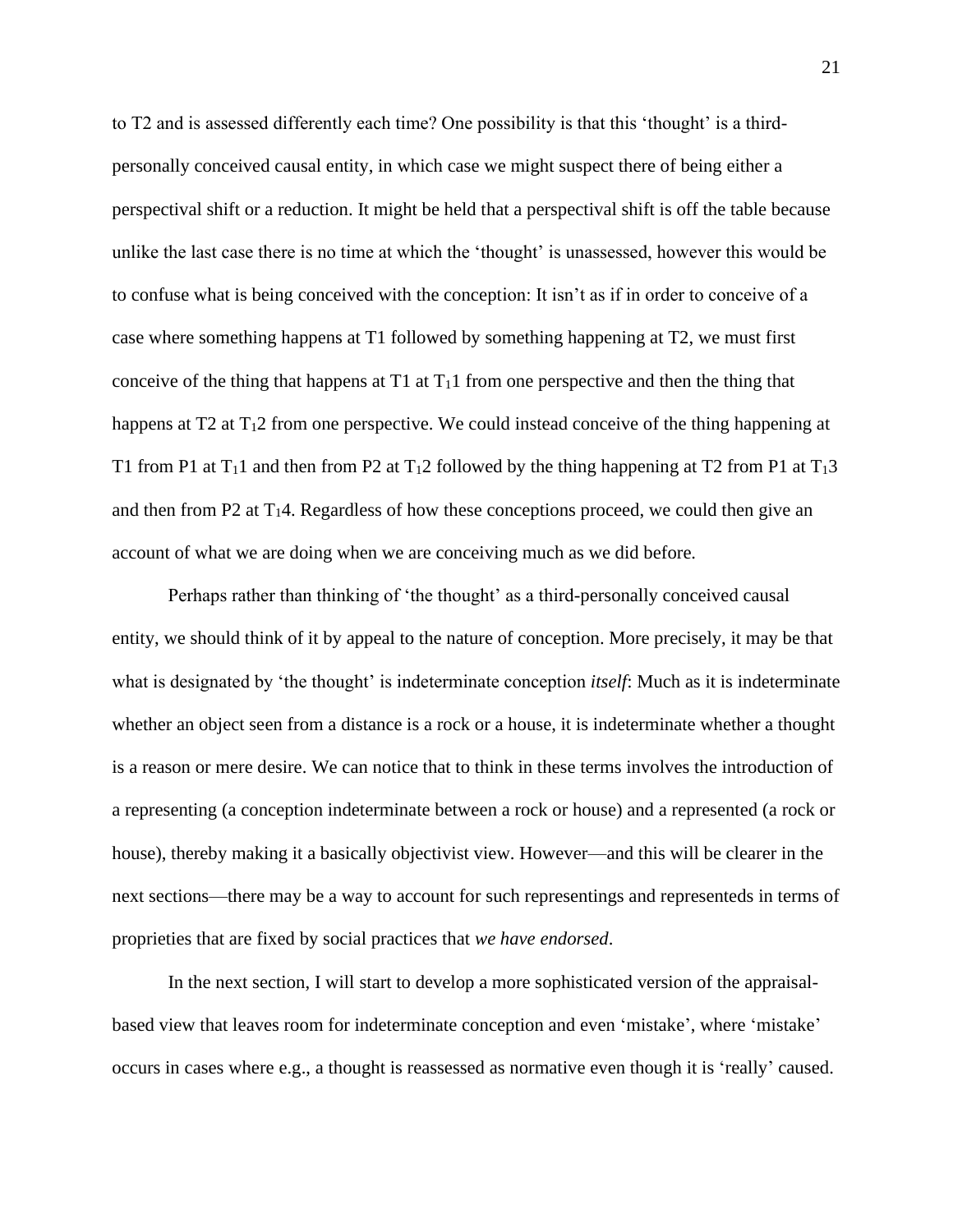The account I will develop will not depend on an 'external' standard (one that does not in the end depend on appraisal) for cause and norm, and neither will it require us to reconceive the assessment that something is a cause or a norm along referential lines.

#### <span id="page-27-0"></span>**3.2 Assessments Within Communal Practices We Have Endorsed**

One way to start to leave room for something like 'mistake' on the appraisal view would be to notice (what is already hinted at in §2.3) that the assessment that an utterance is meaningful or mere noise is *itself* a move made inside a practice. Not unlike ordinary games, the practices in which such assessments are made vary a great deal, but they are alike in involving proprieties and improprieties. While in one practice, the assessment that an utterance is meaningful rather than mere noise would be proper, in another that very same assessment would be improper. Consider a speaker who assesses her own past utterance as meaningful. In a communal practice embodying the Enlightenment ideal of personal autonomy, it would likely be inappropriate—a violation of communal norms—for another agent to fail to defer to that agent's assessment of the meaningfulness of her own utterance. But now consider a communal practice embodying the serf-king dynamic of feudal Europe. In such a case it would likely be appropriate—where this means in accord with communal norms—for an agent to defer to a king's assessments of a serf's utterances as meaningless even in the teeth of the serf's protestations.

Given these observations, we might try to revise our account of meaningfulness from 'x is a meaningful utterance iff and because it is assessed to be' to 'x is a meaningful utterance iff and because it is *properly* assessed to be, where the propriety of this assessment is fixed by social practices.' Notice that although no room would be left on this view for mistake, understood on objectivist lines, room would be left for impropriety. In a social practice embodying the Enlightenment ideal of personal autonomy, Y's assessment that X's utterance is meaningless,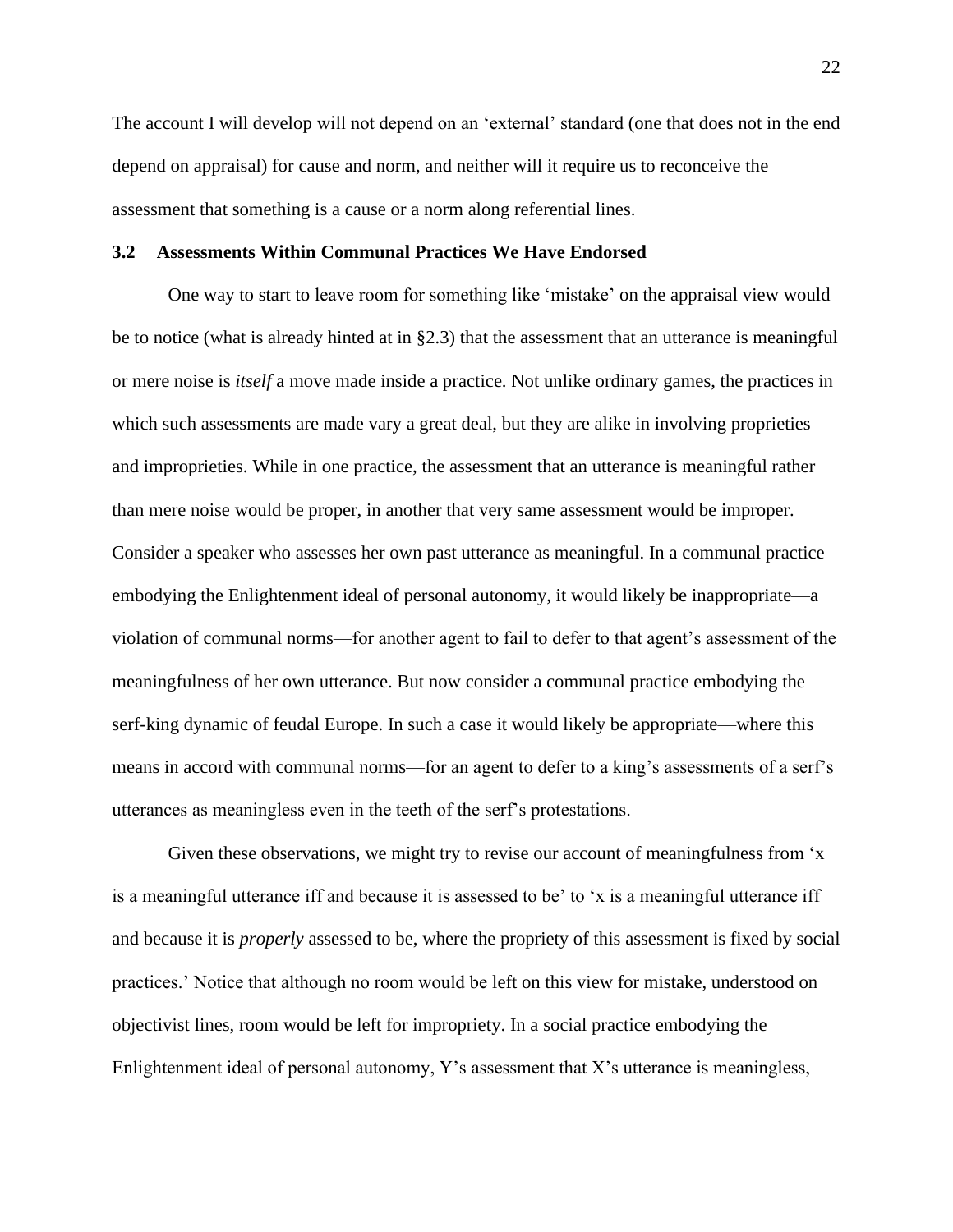where X herself assessed her utterance as meaningful, would be improper. Y's assessment would thus fail to ground the meaninglessness of X's utterance.

It may be worried that by grounding meaning in social practices rather than assessments, we appear to have endorsed an objectivist account of meaning. To see the problem with such an objectivist account of meaning, we need only consider the difficulty faced by *us*, denizens of the post-Enlightenment, in assessing the serf's utterance (and protests) as meaningless. Communal practices according to which a king's assessments ground meaningfulness are not ones that we can endorse without violating the norms of the social practices we have endorsed. This may suggest this further reformulation (FR): "X is a meaningful utterance iff and because it is properly assessed to be, where the propriety of this assessment is fixed by social practices *we have endorsed*.'

But with this, the realist may object that we have simply pushed the Euthyphro problem back, for now the endorsement of a social practice seems to be a trivial and arbitrary matter. Further, once we recall that to assess a noise as a meaningful utterance is to include it in our evaluative practices, the view would seem to face a circularity objection: An utterance is included in our evaluative practices when it is properly assessed to be, where the propriety of this assessment is fixed by social practices we have endorsed.

However, both objections can be met. The circularity objection can be met by noticing that it equivocates between 'evaluative practices' and 'social practices.' These need not be the same thing and may even be such that one is embedded in the other: On my view, in fact, evaluative practices are embedded within social practices.<sup>19</sup> This response to the circularity

 $19$  This is just the by now familiar claim that there are proprieties governing the ascription of normative properties. For example, it is improper in the Modern Scientific Worldview social practice to ascribe a property to Tungsten such that a sample of Tungsten lacking it would be defective or incomplete (instead, we'd reclassify). On the other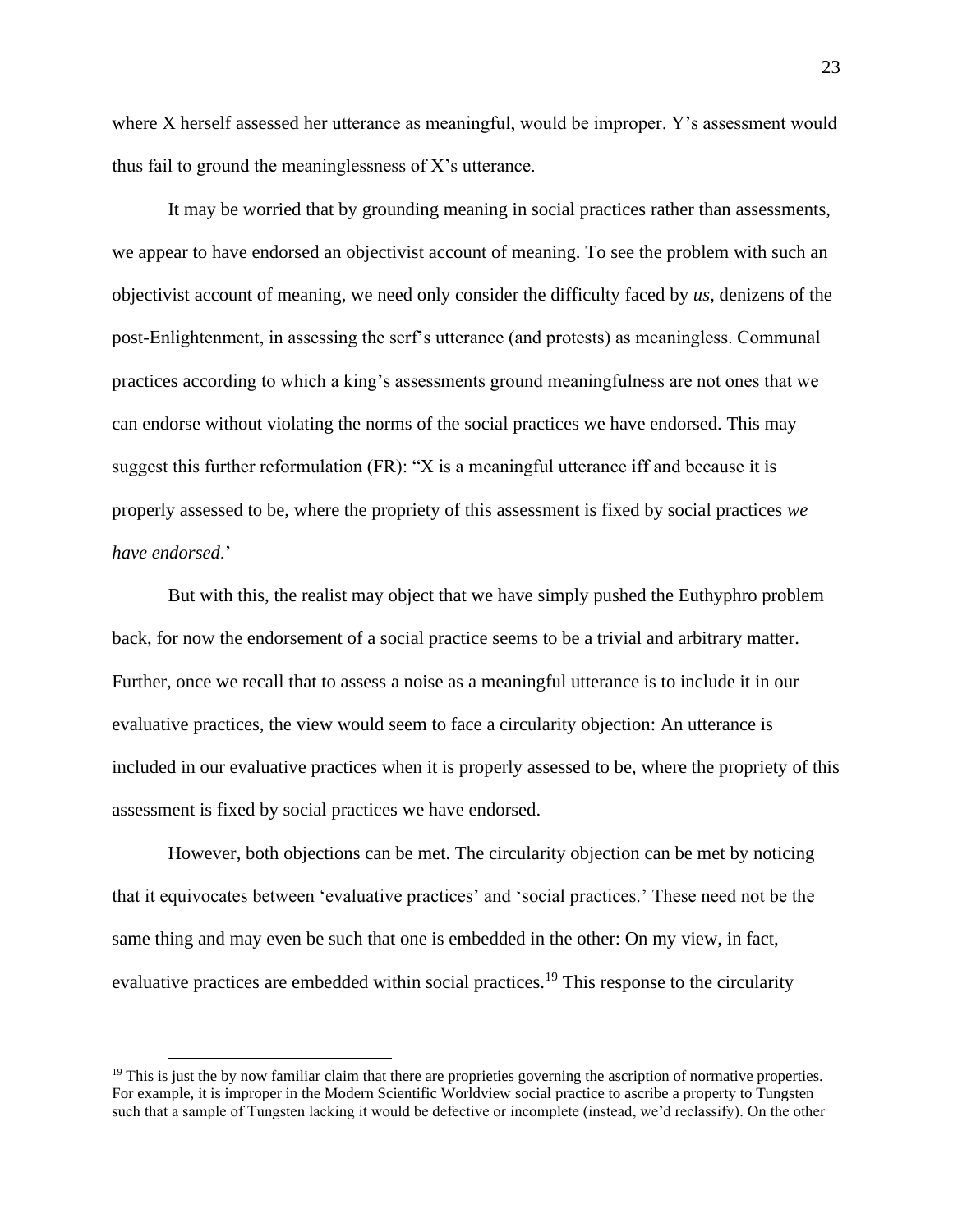objection goes a long way toward my response to the objection that we've simply pushed the Euthyphro problem back: Even if it were conceded that the endorsement of a given social practice is a trivial and arbitrary matter—which is not a view I accept—we would still have addressed the worry that meaningfulness is a trivial and arbitrary matter, for we can bracket the question of whether we are (or whether it even makes sense of say we are) 'mistaken' in our endorsement of our post-enlightenment social practice, and instead concern ourselves with whether the assessment of an utterance as mere noise is inapt. Recall, for example, the case where we assess an agent's utterance as mere noise even as she protests that it is meaningful: [In the post-Enlightenment social practice we have endorsed] Our assessment is inapt (assuming she's sane, an adult, and so on) while hers is proper.

#### <span id="page-29-0"></span>**3.3 Rationality and Incompatibility**

It may be worried that the way we have framed our post-Enlightenment social practice pays insufficient attention to the specifically *rational* constitution of the agents involved. That is, it isn't as if *whenever* an agent affirms the meaningfulness of her own utterance, it is thereby meaningful. Consider cases where in affirming the meaningfulness of her own utterance, an agent is undertaking incompatible commitments. Say that a Proust devotee affirms the meaningfulness of an assertion to the effect that she despises and has always despised Proust. If rather than claiming that she had made a shift in her commitments or that she had been lying all along she continues to proclaim her admiration of Proust while defending the meaningfulness of this assertion, [In the post-enlightenment social practice we have endorsed] either the assertion

hand, it is proper in the Veterinarian Office social practice to ascribe a property to dogs (say having four legs) such that a dog lacking four legs would be defective as a dog.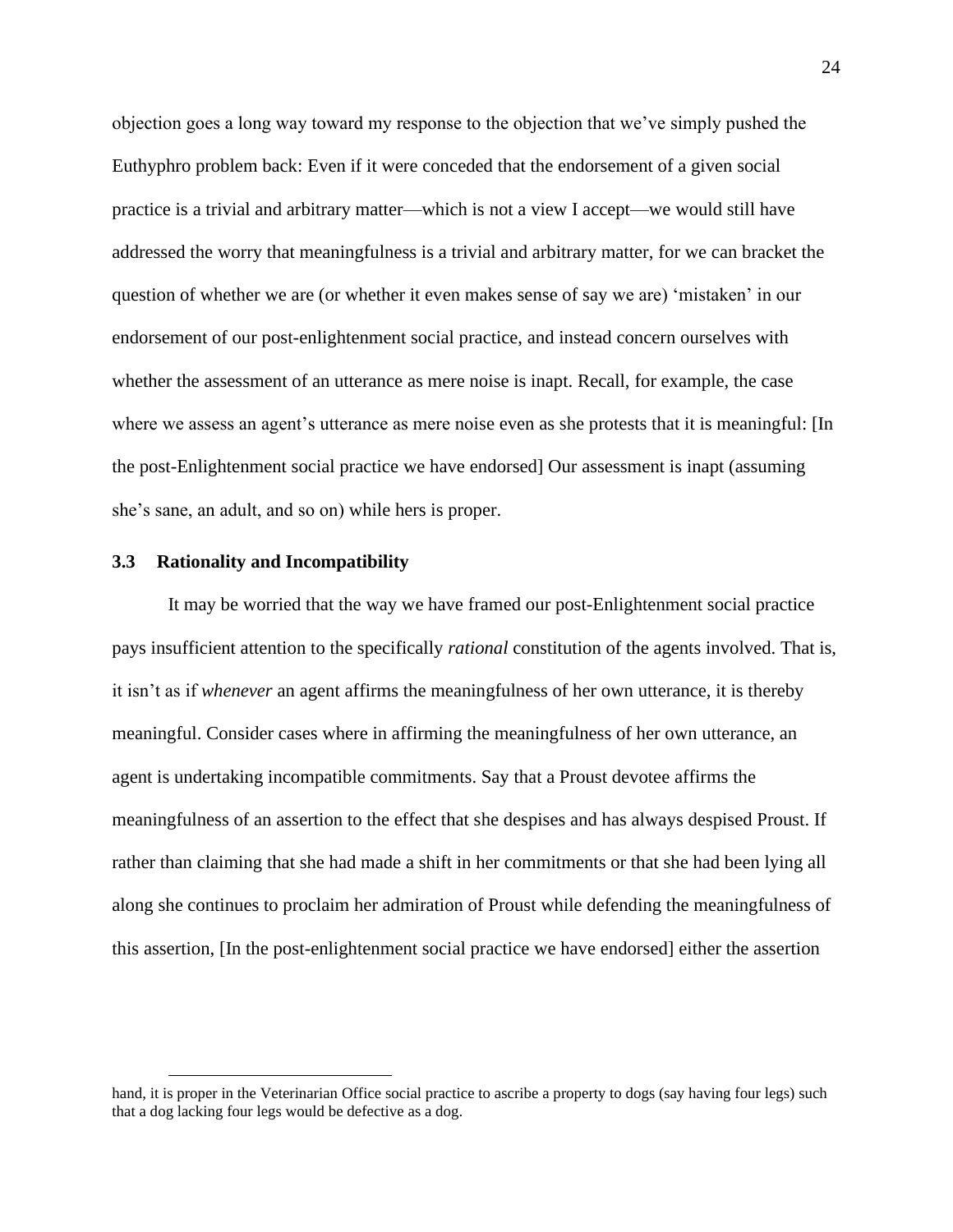must be revised as mere noise, or the speaker's status as a rational speaker is called into question.<sup>20</sup>

Before continuing, I should say something about how I understand 'commitments.' Rather than thinking of commitments along objectivist lines as intentions (which I understand to be private attitudes), I think of commitments as statuses constituted by certain proprieties. If someone is committed to taking their opponent's queen in a game of chess, this is to be made sense of in terms of them being subject to a separate set of proprieties from if they are committed to promoting their pawn. The moves that it would be appropriate for someone with the former commitment to make would be different than the moves that it would be appropriate for someone with the latter commitment to make. Further, because such proprieties are in the end *ascribed by us*, there is not a serious conflict between an account of meaning that is grounded in whether some speaker has the appropriate commitments and an account of meaning that is grounded in whether some such utterance is assessed as meaningful. What it is to assess an utterance as meaningful is to [properly] hold the speaker accountable for what they go on to say, where holding a speaker accountable for what they go on to say constitutes their having certain commitments.

With this account of 'commitment' out of the way, I will next turn to an account of 'incompatibility.' When I say that commitment to A is 'incompatible' with commitment to B I have in mind cases where commitment to A precludes entitlement to B (and vice versa).<sup>21</sup> Given

 $20$  This claim is analogous to the claim that if a chess player makes an illegal move, either the illegal move must be revised as an accident, or the chess player's status as a competent chess player is called into question. There is room for vagueness here, for a single non-accidental illegal move doesn't usually call into question whether someone is a chess player (although this may depend on the move). It is only when non-accidental illegal moves become frequent that a chess player's status is called into question. Such vagueness also holds in the case of a speaker who asserts a commitment that is incompatible with her other commitments: A single incompatible commitment doesn't seriously call into question her status as a rational speaker, but if they become frequent then we begin to question whether she is a rational speaker.

 $21$  In this respect, my account draws heavily from Brandom (1994).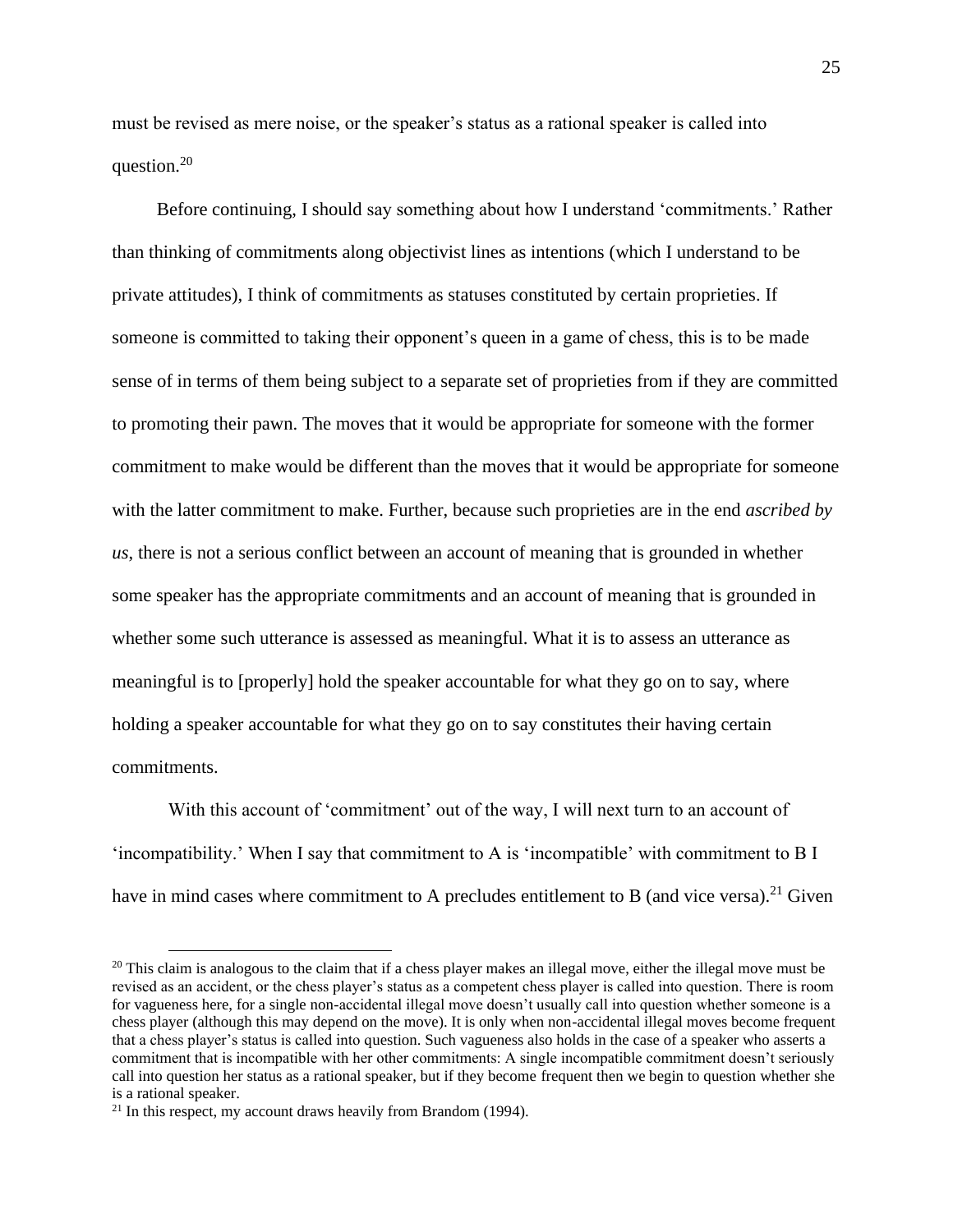this, my use of 'incompatible' picks out an extremely broad genus, including material incompatibilities, practical incompatibilities, and logical incompatibilities as species. Examples include commitments to something's being tungsten and its melting point being 500°C in the material case, commitments to being a good teacher and regularly sleeping in while class would be happening in the practical case, and commitments to that being a dog and that not being a dog in the logical case. Someone who is committed to that being tungsten would thereby also be committed to that having a melting point of  $3,422^{\circ}$ C and thus not entitled to that having a melting point of 500°C; someone who is committed to being a good teacher would thereby also be committed to showing up to class regularly and thus not entitled to regularly sleep in while class would be happening; someone's committed to that being a dog would also be committed to that not-not being a dog and thus not entitled to that not being a dog, and so on.<sup>22</sup>

#### <span id="page-31-0"></span>**3.4 Concept and World**

As suggested in the last section, the view developed here is not strictly anti-objectivist, but instead aims to give an account of objectivism in terms of more fundamental normative practices. Consider a case of ostension such as '*that* is Tungsten.' On an objectivist reading, we can think of the expression '*that* is Tungsten' as an abbreviation for a complex proposition that stands in or fails to stand in a representing relation to the facts. An appraisal theorist thinks that when we say that this is an 'abbreviation' we are pointing to implicit proprieties: Someone who asserts '*that* is Tungsten' is thereby be entitled to assert '*that* has a melting point of 3,422°C' and not entitled to assert '*that* has a melting point of 500°C.' Further, the appraisal theorist thinks

<sup>22</sup> It goes without saying that speaking *about* incompatibilities doesn't threaten a speaker's rationality, for the asserted commitments may be entirely compatible.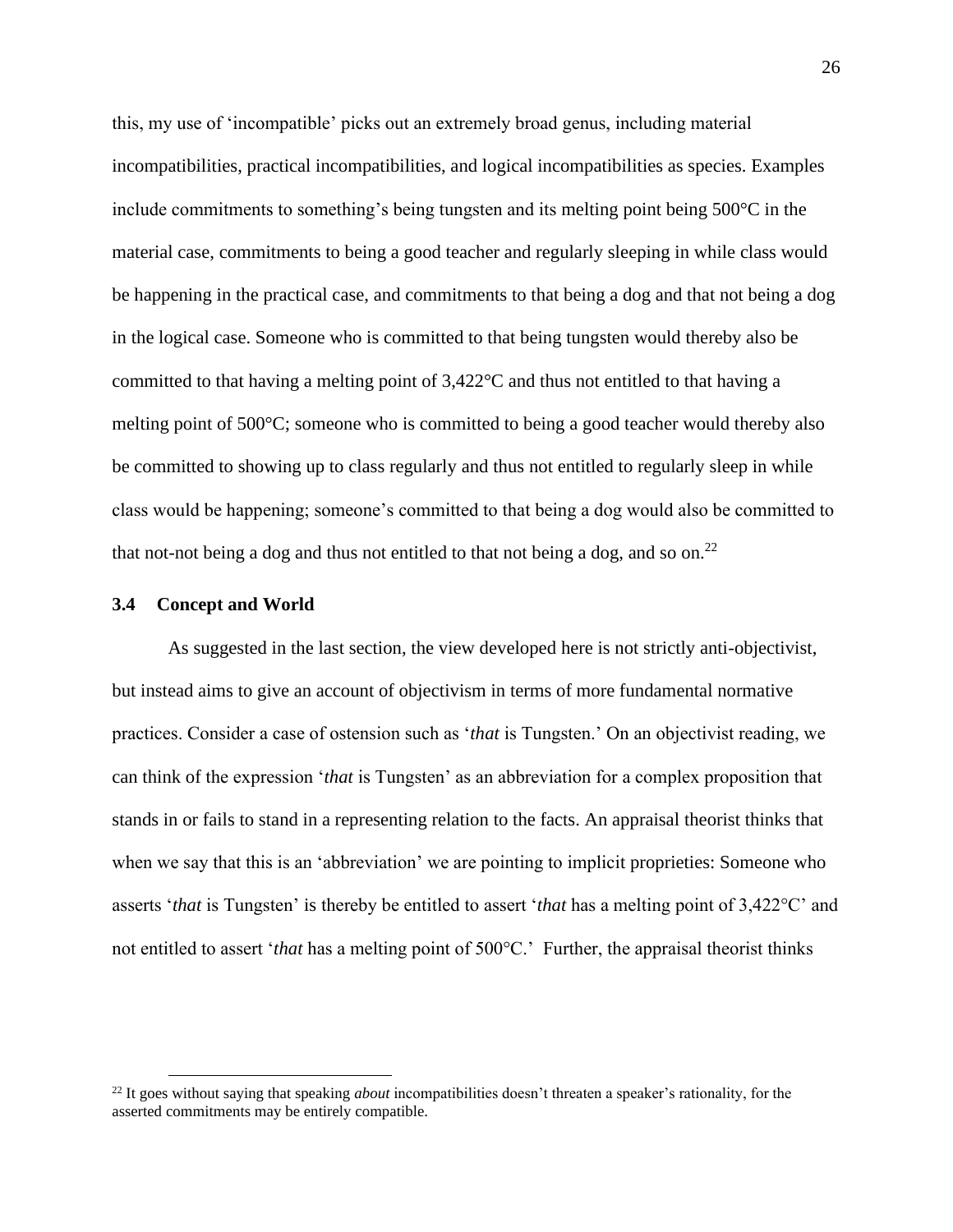that what it is for '*that* is Tungsten' to mean anything at all is for the speaker to be properly subject to such proprieties, where to be properly subject to them is to be rational.

It may be suggested that we could accept that meaning depends on being properly subject to proprieties and still accept a basically objectivist view according to which propositions stand in or fail to stand in representing relations to facts. We could, for example, conceive of the meaning-constituting proprieties as holding in a specifically discursive 'realm' that is separate from, but potentially representative of, a 'realm' of facts. Against this view, it may be suggested that as both discursive activity and non-discursive motions are temporally extended and spatially situated, it is a prejudice (perhaps of talkative philosophers) to think that only the former could be constrained by meaning-constituting proprieties. Why couldn't the meaning of '*that* is Tungsten' be constituted not just by proprieties governing discursive behavior, but also proprieties governing non-discursive behavior? Perhaps for '*that* is Tungsten' to be meaningful, it is not only proper for the speaker to be entitled to assert '*that* has a melting point of 3,422°C' but also entitled to harvest it for use as filaments in light bulbs and not entitled to harvest it for dinner.

The view that I am gesturing toward is one according to which mastery of certain concepts depends upon us fully being *in* the world. To fully be in the world, on this view, requires the contours of these proprieties to *follow* the world. The issue with someone who asserts '*that* is Tungsten' but who resolutely affirms that it can never be melted is not a failure of correspondence between 'their' concept of Tungsten and the world, but rather that they have failed, by their own lights, to master the concept.<sup>23</sup> Such a failure is 'by their own lights' because in judging something to be Tungsten, they are [in social practices we have endorsed] conferring a

<sup>&</sup>lt;sup>23</sup> Of course, if saying that it can never be melted is a rhetorical exaggeration and they are committed to it having a melting point of 3,422°C this would not be the case.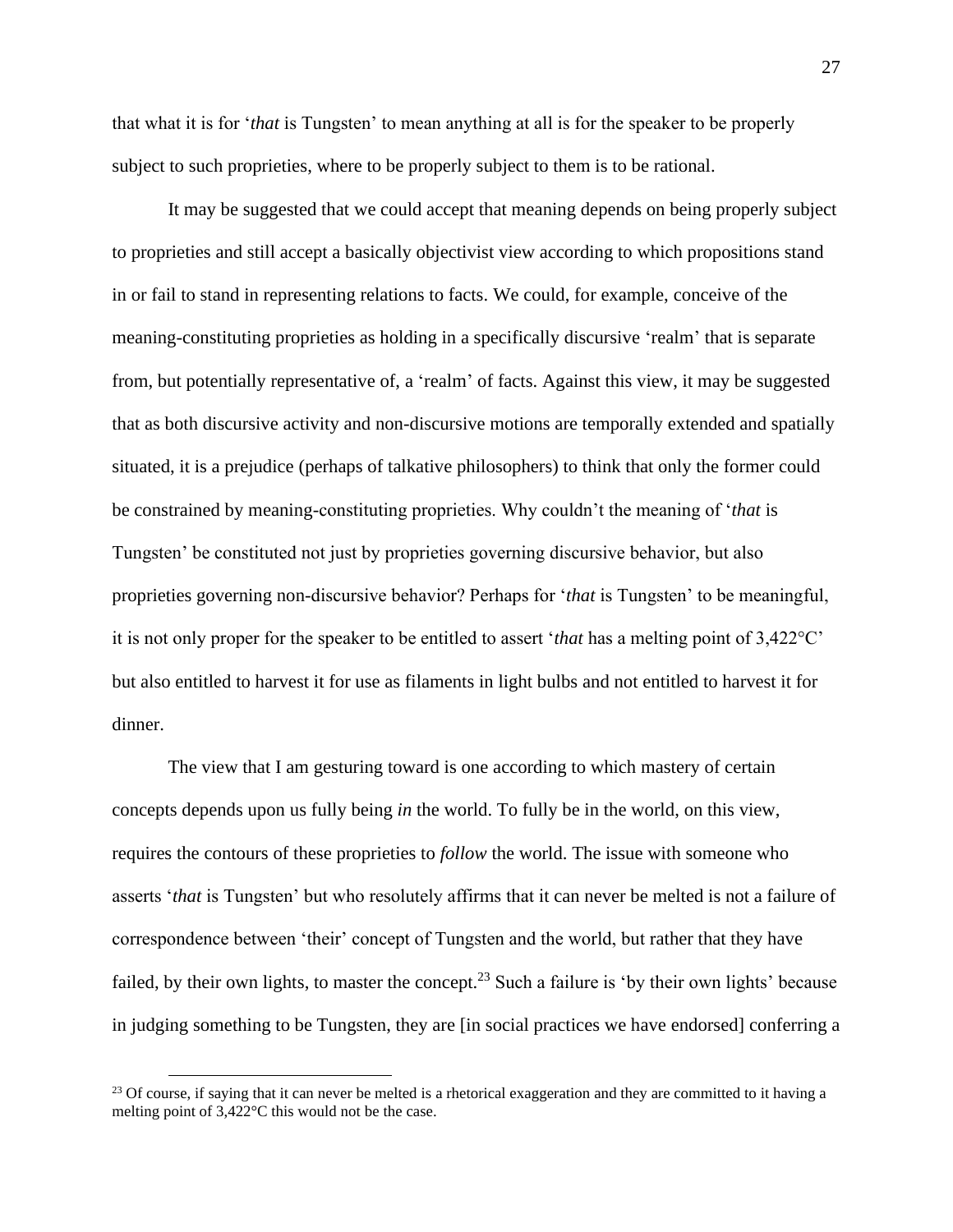kind of authority on it according to which *it* is to serve as a standard of correctness. <sup>24</sup> Much more remains to be said on this issue, but for now these remarks must suffice.

#### <span id="page-33-0"></span>**4 CONCLUSION**

Over the course of this thesis, I have suggested a conceptual shift in how we think about causes and norms. Rather than approaching the distinction from an objectivist standpoint, where assessments are made but the world is left in place, I have defended an approach that locates us in the practical world. That is, on my 'appraisal-based' view, to assess something as causedetermined is not a matter of identifying an absence of appropriate practices but is rather a matter of excluding it from our practices. Further, to assess something as norm-constrained is not a matter of identifying the presence of appropriate practices but is rather a matter of including it in our practices. Once we've made this conceptual shift and applied it to the bifurcated conception of the human being, we find that we can circumvent many of the problems that arise from viewing the bifurcation from a third-personal perspective or both a third-personal perspective and a plural first-personal perspective. That is, rather than having to give up reason or alternate between two very different viewpoints, we can apprehend both reason and perception/desire from within the same viewpoint.

The arguments presented in these pages constitute a kind of partial groundwork, more like a nudge than a fully developed theory, for future ethical enquiry. We do not yet know where it will lead, but we can suspect a few likely directions. If we recall our discussion of the imagined being in §2.3, for example, we encountered the idea that excluding something from a practice is itself a move made within a practice. Think of someone who disclaims the meaning of

<sup>&</sup>lt;sup>24</sup> Along these same lines, Brandom writes: "[...] taking or treating something in practice as a representing is taking or treating it as subject to normative assessment as to its correctness, in a way in which what thereby counts as represented serves as a standard" (Brandom, 2020, pp. 119)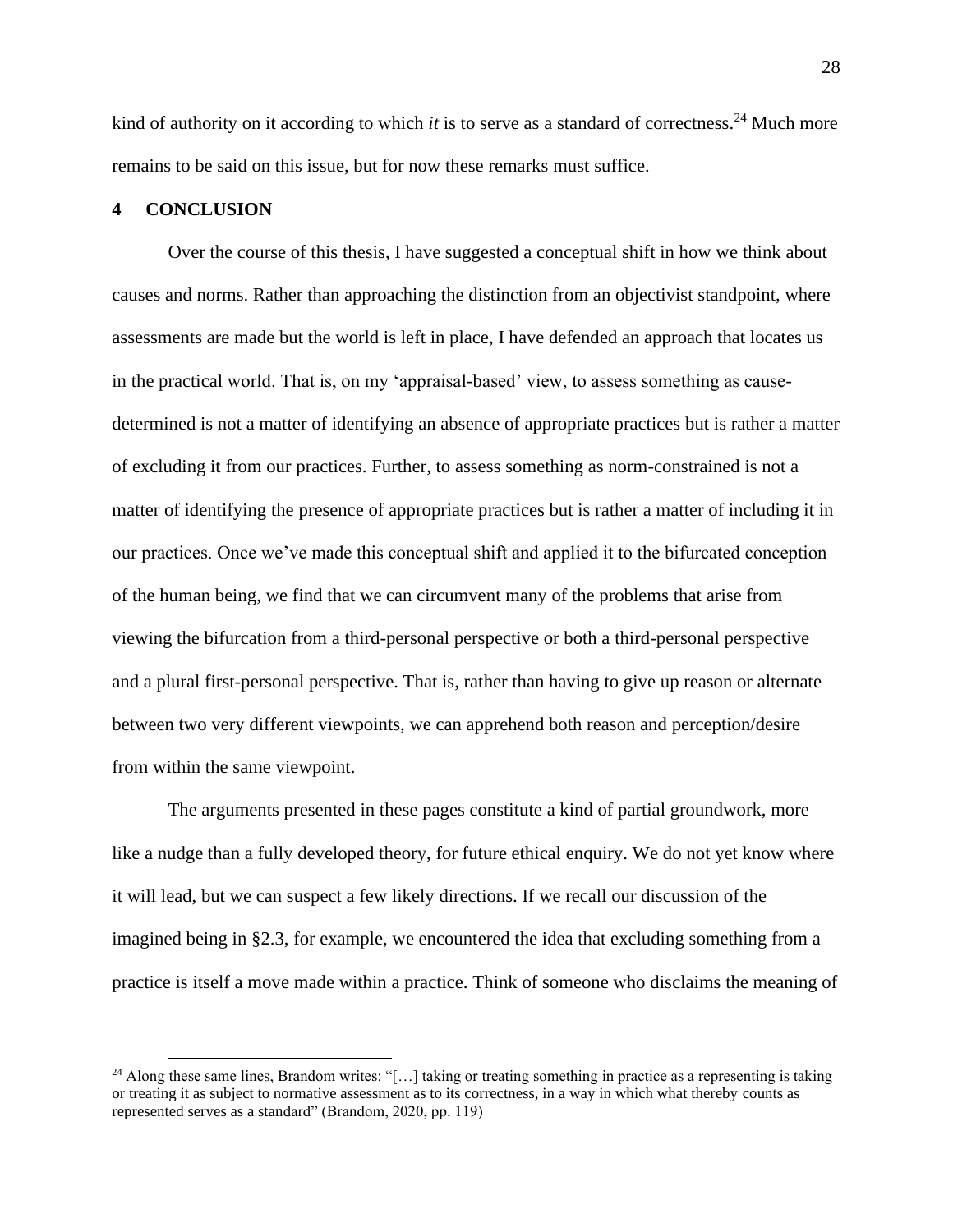another's utterances in the middle of a conversation. Such behavior would likely violate the rules of proper etiquette, and if done repeatedly, would result in their exclusion from the conversation. In this way, the rules of proper etiquette would contribute to the maintenance of meaningful conversation, for only those who recognize the utterances of their co-participants as meaningful would be included. Similar mechanisms may help maintain the bifurcation, but to demonstrate this in a philosophically rigorous way would be an immense project.

Yet another large project appears on the horizon when we begin to suspect that a practice-based characterization of the bifurcation would imply or at least make possible a kind of agency-pluralism, perhaps of the sort recently defended by Lavin (2017). That is, in much the same way that game-practices can come in many different forms, we might suspect that agencypractices can come in many different forms. Perhaps there are some communities for which the inclusion of perceptions and desires in evaluative practices would be permitted or even actively encouraged. Although these speculations may at first strike us as objectionably objectivist, there may be a way to approach them in an appraisal-based manner.<sup>25</sup> One strategy, already hinted at in the last section, would be to adopt a kind of 'bilingualism' about agency in which communities that maintain forms of agency very different from our own are included in our evaluative practices.

<sup>&</sup>lt;sup>25</sup> Such speculations may strike us as 'objectivist', as I use the term, because they take the form of an inquiry into whether such communities exist. There is no indication here that the intelligibility of such communities depends on us taking a normative stance with respect to them.